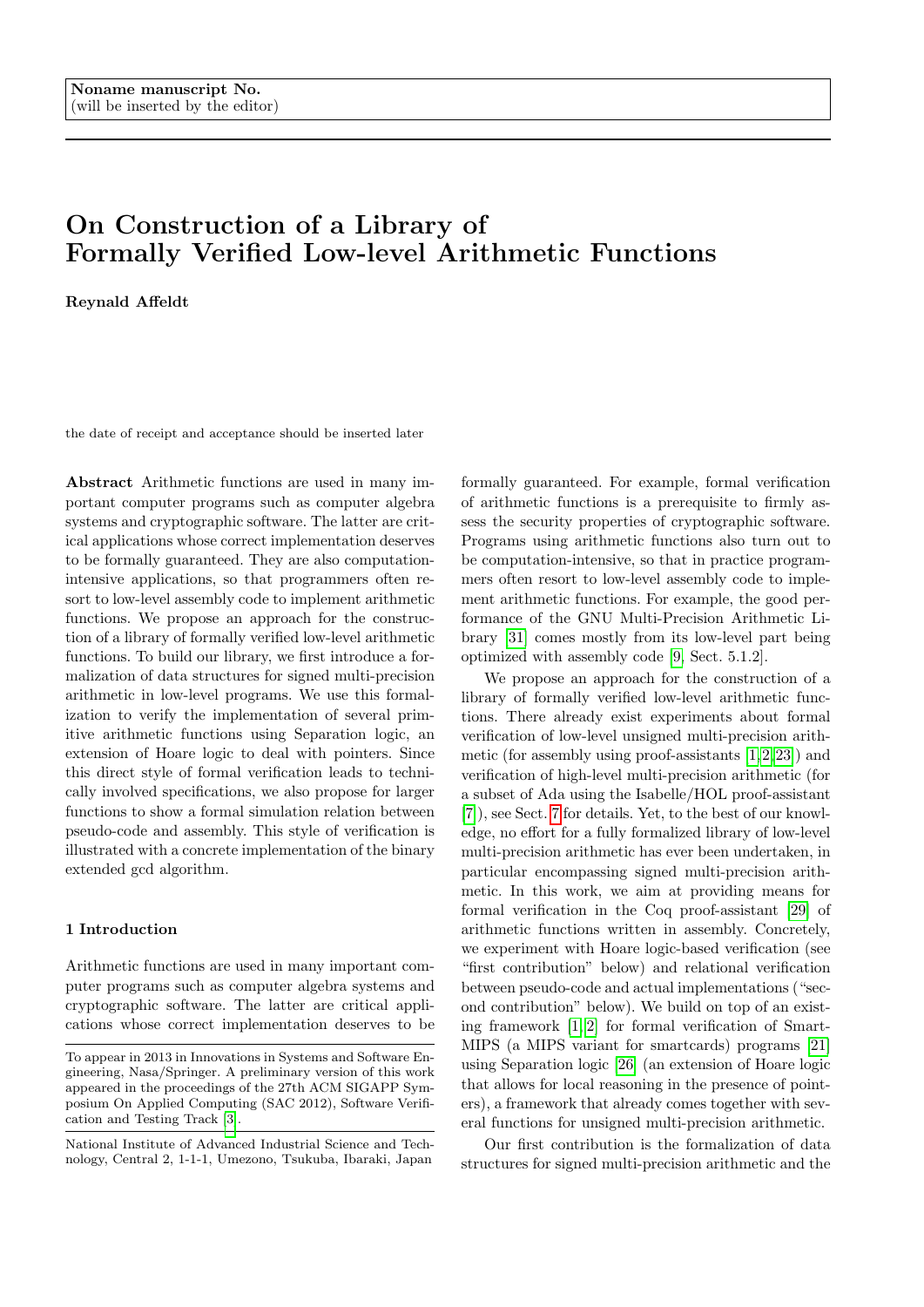verification of primitive arithmetic functions. We choose to mimic the data structure for signed integer arithmetic used in the GNU Multi-Precision Arithmetic Library [\[31\]](#page-17-0) (hereafter, GMP). GMP is the main reference for arbitrary-precision arithmetic and it is known to deliver good performance (indeed, using GMP routines is recognized as a way to improve the performance of other implementations of multi-precision arithmetic see [\[9,](#page-16-1) Sect. 5.1.1] or "Tips for Getting the Best Performance out of NTL" [\[27\]](#page-17-5)). We experiment this formalization with the verification of several primitive multiprecision functions, such as signed subtraction, signed halving, etc. In order to simplify our development, we choose a layered approach (functions for signed multiprecision arithmetic are implemented using functions for unsigned multi-precision arithmetic) and restrict ourselves to functions parametrized by the size of the integer size (the verification of arithmetic functions that dynamically determine or extend the integer size is deferred to future work). Verification of these primitive functions is carried out in direct-style, i.e., by providing a Hoare triple (pre/post-conditions) and applying Hoare rules, using the frame rule of Separation logic to compose code.

The problem with direct-style formal verification is that it leads to technically involved specifications. In particular, the verification of functions that call several other functions leads to large intermediate subgoals that are difficult to manipulate formally, and ultimately this leads to specifications that are difficult to read. This comes in contrast to handbooks where arithmetic functions are traditionally specified using pseudo-code (e.g., [\[20\]](#page-17-6)). This is however at the price of imprecision. Besides inaccuracies due to the absence of formal definitions (it is not rare to find wrong corner cases and initialization issues, see the errata of [\[20\]](#page-17-6) for examples) that are in general eventually spotted and dealt with by programmers, there are more difficult issues that are left unspecified with pseudo-code. For example, the delicate task of providing concrete data structures and to make sure that they are adequate is left to the programmer alone, though it is well-known that "in many cases the intellectual heart of a program lies in the ingenious choice of data representation rather than in the abstract algorithm" [\[25,](#page-17-7) p. 298].

Our second contribution is to propose, as an alternative to direct-style verification, to show a formal simulation relation between pseudo-code and assembly, so as to overcome the issues raised by direct-style verification as explained above. In this way, we end up with more readable specifications in pseudo-code, akin to standard handbooks. Exhibiting a formal simulation relation shows that the assembly is "as sound as" the

pseudo-code, the correctness of the latter being also formally provable. We illustrate concretely this approach with the binary extended gcd algorithm. An important application of this algorithm is the computation of modular multiplicative inverses, that are pervasive in cryptography, e.g., in ElGamal decryption [\[12\]](#page-16-5). This approach of showing a formal simulation relation has the additional advantage of naturally allowing for handwritten assembly (this issue is discussed in more depth with a pencil-and-paper formalization in [\[14\]](#page-16-6)). Handwritten assembly is often necessary, for example, to use special assembly instructions (see Sect. [3.1](#page-4-0) for examples of such instructions in the case of SmartMIPS), or more generally to improve performance.

About notations in this paper To avoid ambiguities, we display the Coq formalization as it is, using obvious non-ascii symbols and a few shortcuts (in particular, variables are universally quantified by default) to ease reading. To clear up any ambiguity, the complete formalization is available online [\[5\]](#page-16-7).

Outline In Sect. [2,](#page-1-0) we formalize the data structures for signed multi-precision integers using Separation logic. In Sect. [3,](#page-4-1) we explain how to verify the correctness of assembly implementations of signed multi-precision arithmetic. In Sect. [4,](#page-6-0) we formalize the notion of forward simulation and explain how to carry out simulation proofs between pseudo-code and assembly programs. In Sect. [5,](#page-9-0) we explain how to prove formally simulation for primitive arithmetic instructions. In Sect. [6,](#page-9-1) we show how to prove simulation for a larger example, namely the binary extended gcd algorithm. We review related work in Sect. [7](#page-14-0) and conclude in Sect. [8.](#page-16-8)

## <span id="page-1-0"></span>2 Multi-precision integers

In this section, we formalize the data structures for signed multi-precision integers in assembly using Separation logic. For this purpose, we first introduce our formal model of execution states of assembly programs (Sect. [2.1\)](#page-1-1). Second, we give a brief overview of Separation logic and its formal encoding in Coq (Sect. [2.2\)](#page-2-0). We then explain in turn the formalization of unsigned multi-precision integers (Sect. [2.3\)](#page-3-0) and signed multiprecision integers (Sect. [2.4\)](#page-3-1).

#### <span id="page-1-1"></span>2.1 Execution states of assembly programs

This section explains how we formalize the execution states of assembly programs. (This presentation of assembly programs will be completed in Sect. [3.1](#page-4-0) where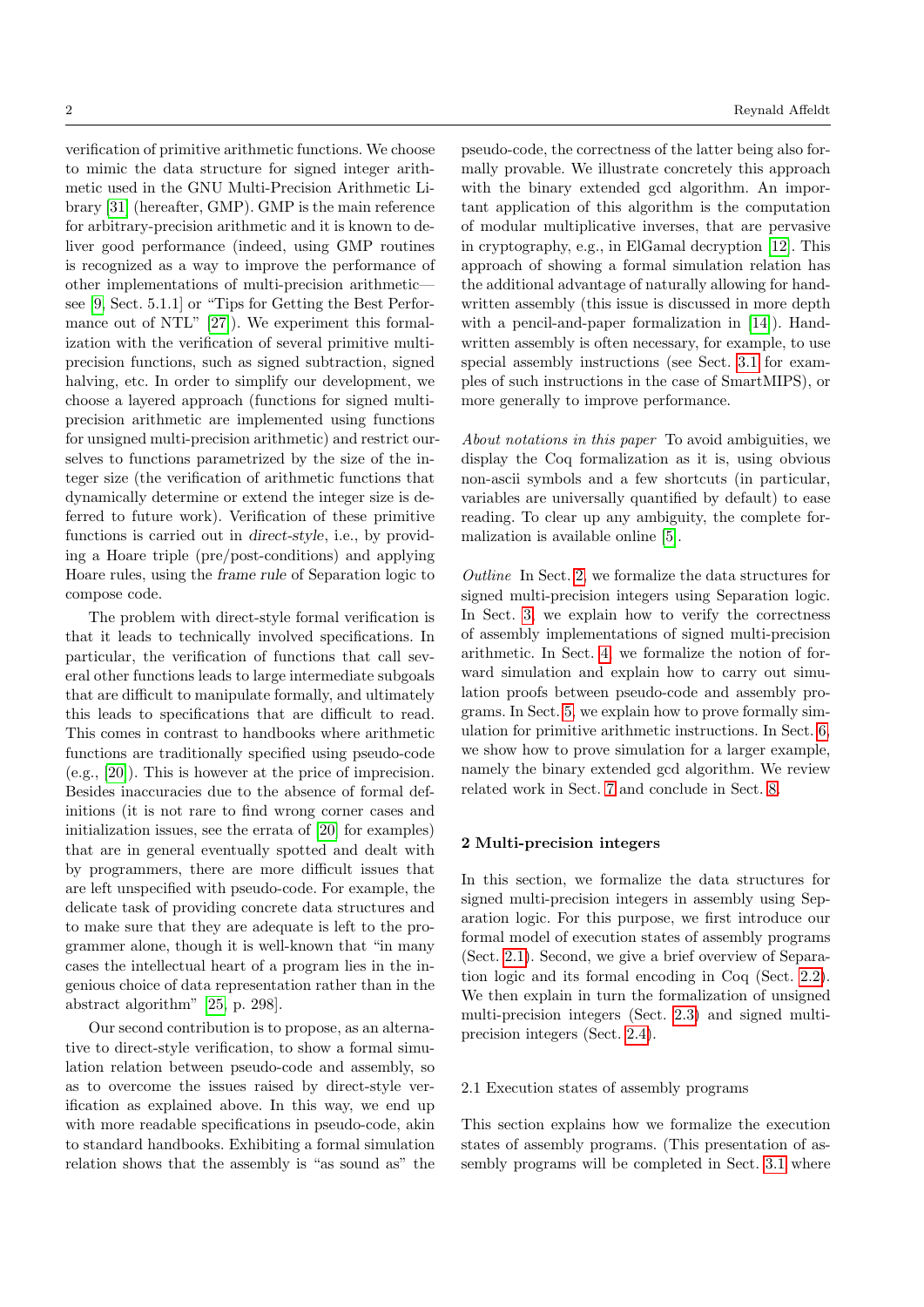we further explain the syntax and the semantics of assembly programs.)

The assembly programming language we are dealing with is SmartMIPS, a superset of the MIPS assembly programming language [\[21\]](#page-17-3). Informally, an execution state of a SmartMIPS program comprises the contents of registers and of the memory. They both consist of finite-size integers (of type int n when the underlying bit representation is n-bit long). A finite-size integer can be interpreted either as an unsigned integer (by the function u2Z) or as a signed integer (by the function s2Z), according to the two's complement notation.

The register file is formalized as a store (of type store.t): it is a finite map from registers to finite-size integers. There are 32 general-purpose registers (hereafter ranged over by  $rx$ ,  $a_i$ , etc.) that hold 32-bit integers. Among them, there is in particular a special register r0 constantly holding  $0_{32}$ . There is also the MIPS multiplier, an additional set of three registers (LO, HI, ACX) dedicated to arithmetic computations. The value held by the general-purpose register rx in the store s is noted  $\lbrack \lbrack \mathsf{rx} \rbrack \rbrack_{\mathcal{R}}$  s.

The flat memory of the computer is formalized as a heap (of type heap.t): a finite map from natural numbers to 32-bit integers. (We restrict ourselves to assembly programs that address memory by words, as customary with MIPS.) The heap is finite, of size  $\beta = 2^{32}$ .

Formally, a state of execution of an assembly program is a pair of a store and a heap, as defined above.

#### <span id="page-2-0"></span>2.2 Overview of our formalization of Separation logic

Separation logic [\[26\]](#page-17-4) is an extension of Hoare logic that deals elegantly with pointers while supporting local reasoning (see the end of this section).

The assertions that appear in the pre- and postconditions of Separation logic triples are shallow encoded in our development, i.e., they are formalized as functions from states to Prop, the sort of propositions in Coq:

Definition assert := store.t  $\rightarrow$  heap.t  $\rightarrow$  Prop.

The simplest assertion is emp, that holds when the heap is empty, regardless of the store:

```
Definition emp : assert :=fun s h \Rightarrow h = \text{heap. emp.}
```
The assertion that is the most characteristic of Separation logic is the separating conjunction. Given two assertions P and Q,  $P \star Q$  holds when the heap of the state can be split into disjoint heaps such that P and Q hold respectively. This is formalized by the following definition:

Definition con P Q : assert := fun s h  $\Rightarrow$  $\exists$  h<sub>1</sub> h<sub>2</sub>, h<sub>1</sub>  $\perp$  h<sub>2</sub>  $\wedge$  h = h<sub>1</sub>  $\oplus$  h<sub>2</sub>  $\wedge$  P s h<sub>1</sub>  $\wedge$  Q s h<sub>2</sub>.

The most primitive assertion of Separation logic is the mapsto formula that specifies individual memory cells. Let us assume that we are given a language of expressions ranged over by e and an evaluation function from stores to finite-size integers (notation:  $\lceil \theta \rceil_{\mathcal{E}} s$ ). The mapsto formula  $e \stackrel{1}{\mapsto} e'$  holds when the heap consists exactly of the memory cell that contains the word e' and whose address is e (aligned on a word-boundary). This is formalized by the following definition:

Definition mapsto e e' : assert := fun s h  $\Rightarrow$  $\exists$  p, u2Z ([ e ]<sub>*E*</sub> s) = 4 \* p  $\land$  $h = \text{heap} \cdot \text{sing } p \text{ (} [e^{\gamma} ]g s).$ 

We extend the mapsto formula to deal with contiguous memory cells. The formula  $e \mapsto 1$  holds when the heap consists exactly of the contiguous memory cells that contain the words of the list l whose head is pointed to by e. This is formalized by the following definition:

Fixpoint mapstos e  $l$  : assert := match l with | nil  $\Rightarrow$  fun s h  $\Rightarrow$ u2Z ( $[$  e  $]$ g s) mod  $4 = 0$   $\wedge$  emp s h | hd  $::$  tl  $\Rightarrow$  (e  $\stackrel{1}{\mapsto}$  int\_e hd)  $\star$  $(m$ a pstos  $(e + int_e 4_{32})$  tl) end .

Above, int\_e is the constructor for constant expressions and the semantics of  $+$  is the addition as implemented by the hardware.

We have actually formalized Separation logic in previous work following Reynolds [\[26\]](#page-17-4); we refer the reader to [\[1,](#page-16-2) [2,](#page-16-3) [18\]](#page-17-8) for the complete detail of such an encoding in Coq. Let us just state the frame rule that allows for local reasoning. We will use the frame rule primarily to compose the code of functions (see Sect. [3.3](#page-6-1) for illustration).

Assume that we are given a syntax and a semantics for some programming language, and let c be some program. We write { P } c { Q }, where P and Q are Separation logic assertions, for Hoare triples. Let us assume that we are given a function modified\_regs, that extracts the variables modified by the execution of a program c, as well as a predicate independent l R, indicating whether the validity of the assertion R depends on the variables occurring in l. The frame rule is formally stated as follows:

```
Lemma frame_rule P c Q : { P } c { Q } \rightarrow\forall R, independent (modified_regs c) R \rightarrow{ P \times R }  C  C  Q \times R  S.
```
Intuitively, it means that any Hoare triple that has been established locally (i.e., relatively to the memory footprint captured by the assertions P and Q) can be safely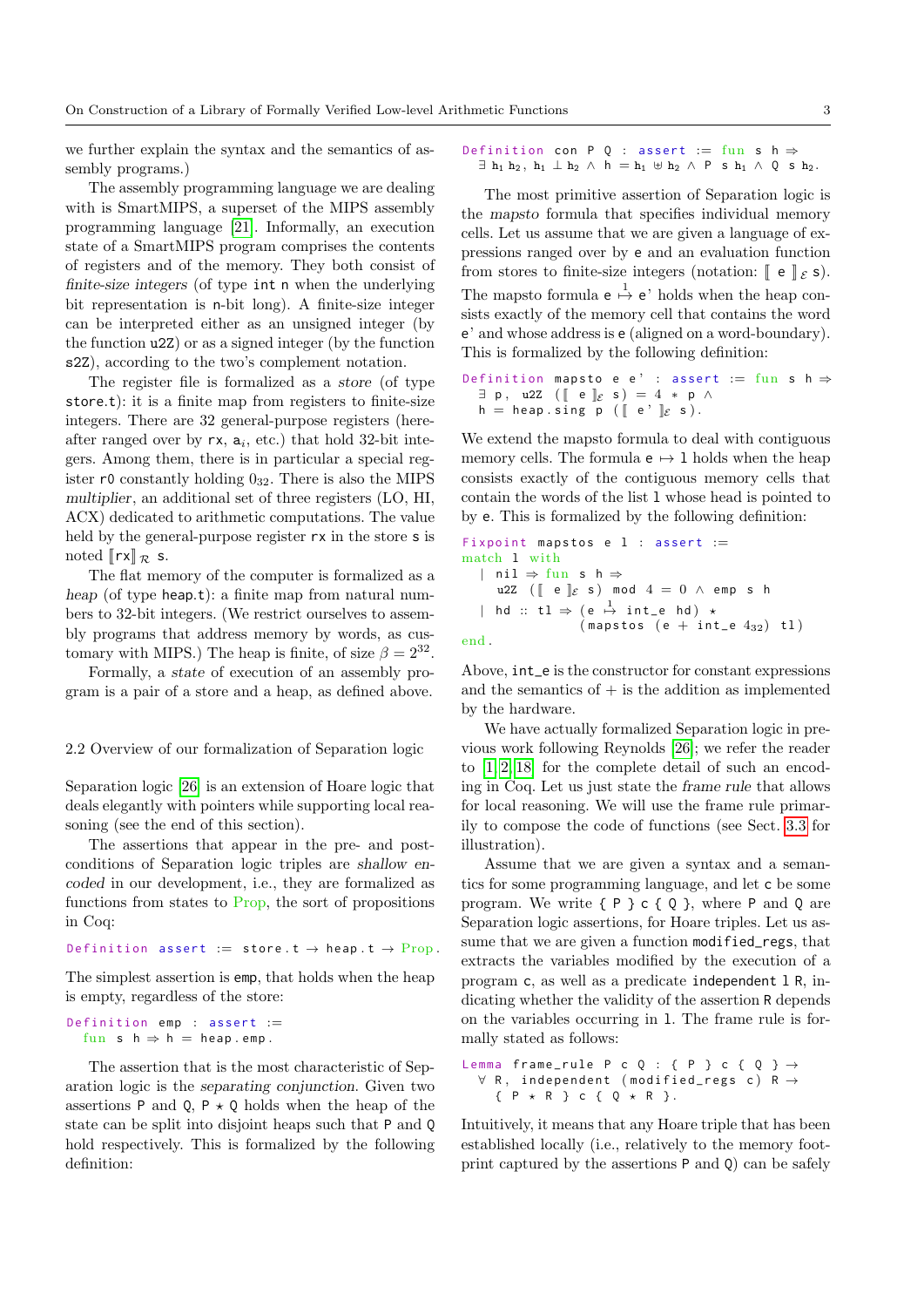extended beyond its memory footprint (the extra memory being captured by the assertion R) as long as the execution of the program does not interfere with it.

## <span id="page-3-0"></span>2.3 Unsigned multi-precision integer

As depicted in Fig. [1,](#page-3-2) an unsigned multi-precision integer consists of an array of words in memory (its payload) that is pointed to by a register, the length of the payload being kept in another register. The payload is of course interpreted as the encoding of a positive integer (it is understood that the least significant word comes first in the payload). Since we are dealing with a 32-bit architecture, the base of the encoding is  $2^{32}$ .



<span id="page-3-2"></span>Fig. 1 An unsigned multi-precision integer

We define a Separation logic assertion to state that a (positive) integer is implemented as an unsigned multiprecision integer. var\_unsign k rx val holds when the positive integer val is implemented by a payload of size k pointed to by register rx. This is formalized in Coq as follows:

```
o Inductive var_unsign k rx val s h : Prop :=1 | mkVarUnsign : u2Z \left[\begin{array}{ccc} r \times r \\ r \times r \end{array}\right] \left[\begin{array}{ccc} 0 < r \\ r \times r \end{array}\right] \left[\begin{array}{ccc} 0 < r \\ r \times r \end{array}\right] \left[\begin{array}{ccc} 0 < r \\ r \times r \end{array}\right] \left[\begin{array}{ccc} 0 < r \\ r \times r \end{array}\right] \left[\begin{array}{ccc} 0 < r \\ r \times r \end{array}\right] \left[\begin{array}{ccc} 0 < r \\ r \times r0 \leq \texttt{val} < \beta^k \rightarrow3 ( rx \mapsto Z 2 ints 32 k v al ) s h \rightarrowvar_unsign k rx val s h.
```
Line [1](#page-3-3) specifies that the array does not "wrap around" the heap (recall from Sect. [2.1](#page-1-1) that the heap is finite of size  $\beta$ ). This is an expected property that is for example guaranteed by standard dynamic memory allocation routines and that prevents overflows when accessing the memory. Line [2](#page-3-4) specifies that val can safely be encoded in the base  $2^{32} = \beta$  as a payload of size k, in other words that the multi-precision integer indeed fits in memory. As seen in Sect. [2.2,](#page-2-0) line [3](#page-3-5) is a Separation logic formula; it specifies that the register rx points to the encoding of val (Z2ints 32 converts an arbitrary-precision integer into the corresponding list of words).

## <span id="page-3-1"></span>2.4 Signed multi-precision integer

Compared to unsigned multi-precision integers, the encoding (and therefore the formalization) of signed multiprecision integers is of course more involved. Signed multi-precision integers are usually encoded using signmagnitude. This means that they are represented by a

payload to be interpreted as unsigned, the sign information being kept separately. Performance being crucial, the zero integer is treated as a special case; this is for example what is done in GMP [\[31,](#page-17-0) Sect. 17.1].



<span id="page-3-6"></span>Fig. 2 A signed multi-precision integer

Fig. [2](#page-3-6) pictures a typical encoding of signed multiprecision integers. The first word of this data structure contains the size in words of the magnitude (as for the unsigned case, we call it payload). More precisely, this size is a signed integer whose absolute value is the length of the payload and whose sign is the sign of the multi-precision integer being represented. There is a special case: the zero multi-precision integer is represented by having the size set to zero, in which case the contents of the payload are ignored.

The second word of the data structure depicted in Fig. [2](#page-3-6) is a pointer to the payload. Actually, we are here mimicking GMP (except for the \_mp\_alloc field in GMP, that is used to do reallocation, which we defer to future work.)

Before the formalization in terms of Separation logic, we first formalize the relation between an integer value val and the elements of its sign-magnitude encoding: the size  $sz$  (of type int 32) and the list  $X$  (of type list (int 32) and of length k):

```
\circ Inductive SignMagn sz k X val : Prop :=
1 | mkSignMagn : length X = k \rightarrows2Z sz = Zsgn (s2Z sz) * k \rightarrow3 Zsgn (s2Z sz) = Zsgn val \rightarrow4 val = Zsgn (s2Z sz) * Sum k X \rightarrowSignMagn sz k X val.
```
<span id="page-3-10"></span>Line [1](#page-3-7) just fixes the length of the payload. Line [2](#page-3-8) formalizes the relation between the actual length of the payload (k) and the size that is encoded (sz). (Zsgn is 0, 1, or −1, according to whether its argument is zero, positive, or negative, respectively.) When sz is not 0, this ensures that the absolute values of sz and k are the same; but, importantly, the fact that sz is 0 does not imply that k is 0. Line [3](#page-3-9) forces the size that is encoded (sz) and the value that is encoded (val) to be of the same sign (in particular, to be 0 simultaneously). Finally, line [4](#page-3-10) formalizes the relation between the actual contents of the payload (X) and the value that is encoded (val). (Sum k X computes the value encoded by the first k finite-size integers of list X; it is the converse of Z2ints 32). In particular, the fact that val is 0, does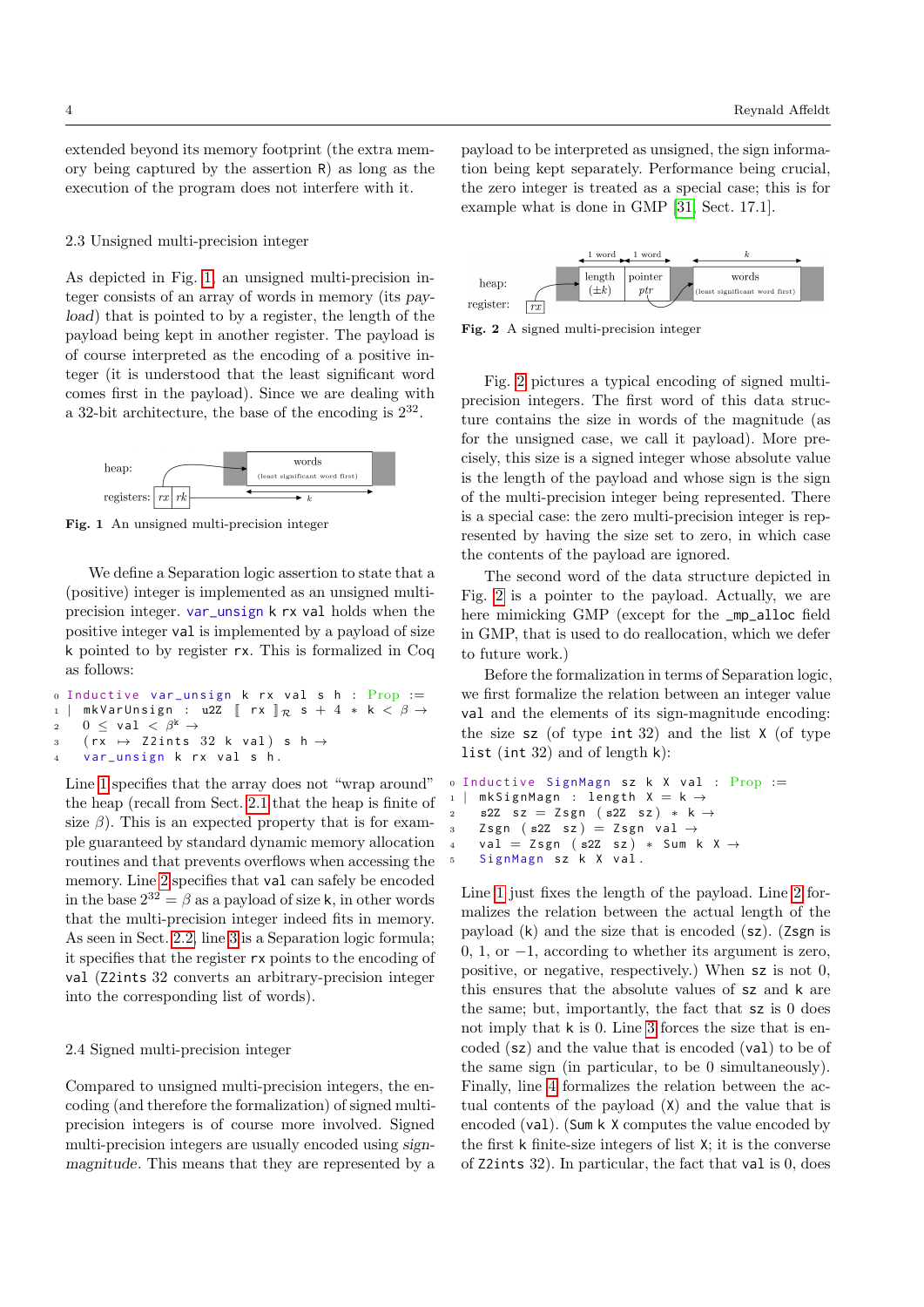not imply that the payload X is zeroed. Also, X cannot be 0 if val and l are not 0.

In summary, the peculiarity of the SignMagn predicate is to let the contents of the payload unspecified when the encoded value val is zero, thus achieving the same design principle as in GMP.

We define a Separation logic assertion to state that a (possibly negative) integer is implemented as a signed multi-precision integer. var\_signed k rx val holds when the relative integer val is implemented by a signed multi-precision integer pointed to by register rx with a payload of length k:

```
\circ Inductive var_signed k rx val s h : Prop :=
           mkVarSigned: ∀ sz p X,2 u2Z \begin{bmatrix} \mathsf{rx} \\ \mathsf{rx} \end{bmatrix} \begin{bmatrix} \mathsf{rx} \\ \mathsf{rx} \end{bmatrix} \begin{bmatrix} \mathsf{rx} \\ \mathsf{rx} \end{bmatrix} \begin{bmatrix} \mathsf{rx} \\ \mathsf{rx} \end{bmatrix} \begin{bmatrix} \mathsf{rx} \\ \mathsf{rx} \end{bmatrix} \begin{bmatrix} \mathsf{rx} \\ \mathsf{rx} \end{bmatrix} \begin{bmatrix} \mathsf{rx} \\ \mathsf{rx} \end{bmatrix} \begin{bmatrix} \mathsf{rx} \\ \mathsf{rxu2Z p + 4 * k < \beta \rightarrow4 SignMagn sz k X val \rightarrow5 ( rx \mapsto sz :: p :: nil * p \mapsto X ) s h \rightarrowvar_signed k rx val s h.
```
<span id="page-4-4"></span>Like the unsigned case, lines [2](#page-4-2) and [3](#page-4-3) avoid wrap-around's. In the Separation logic formula line [5,](#page-4-4) the first conjunct contains a pointer p to the second conjunct. Here, the length k of the payload has been made a parameter of the definition because we will be dealing later with a mix of signed and unsigned multi-precision integers, the latter requiring explicit mention of the payload length. Formalization of dynamic allocation that we plan for future work should alleviate this restriction.

#### <span id="page-4-1"></span>3 Verification of primitive arithmetic functions

The purpose of this section is to explain how we formally prove the functional correctness of primitive operations for signed arithmetic. We consider a version of signed multi-precision addition as a running example.

First, we explain the syntax and semantics of Smart-MIPS assembly programs (Sect. [3.1\)](#page-4-0); this presentation completes Sect. [2.1](#page-1-1) where we explained the formalization of the states of execution. Then, we comment on the concrete example of an implementation of the signed addition (Sect. [3.2\)](#page-5-0). (See Table [1](#page-15-0) for references to more examples.) Finally, we explain the corresponding correctness statement and comment on its formal verification (Sect. [3.3\)](#page-6-1).

## <span id="page-4-0"></span>3.1 Syntax and semantics of assembly programs

Fig. [3](#page-4-5) summarizes the syntax of the SmartMIPS programs that we are dealing with. We have formalized about thirty basic, one-step instructions (entry cmd0, instructions are named after the official documentation [\[21\]](#page-17-3)). Some of them are specific to SmartMIPS

```
b := beq r1 r2 | bne r1 r2
            bltz r | bgtz r
            | bgez r | blez r
cmd0 ::= nop | add r1 r2 r3
                addi r1 r2 i | addiu r1 r2 iaddu r1 r2 r3 | and r1 r2 r3
                andi r1 r2 i | lw r1 i r2
                | lwxs r1 r2 r3 | maddu r1 r2
                | mfhi r1 | mflhxu r1
                | mflo r1 | movn r1 r2 r3
                | movz r1 r2 r3 | msubu r1 r2
                | mthi r1 | mtlo r1
                multu r1 r2 | nor r1 r2 r3
                or r1 r2 r3 | sll r1 r2 a| sllv r1 r2 r3 | sltu r1 r2 r3
                \frac{1}{2} \frac{1}{2} \frac{1}{2} \frac{1}{2} \frac{1}{2} \frac{1}{2} \frac{1}{2} \frac{1}{2} \frac{1}{2} \frac{1}{2} \frac{1}{2} \frac{1}{2} \frac{1}{2} \frac{1}{2} \frac{1}{2} \frac{1}{2} \frac{1}{2} \frac{1}{2} \frac{1}{2} \frac{1}{2} \frac{1}{2} \frac{1}{2} | srlv r1 r2 r3 | subu r1 r2 r3
                sw r1 i r2 | xor r1 r2 r3
          | xori r1 r2 i with 0 \le i < 2^{16}, 0 \le a < 2^5cmd ::= cmd0
               c1 : c2IF b THEN c1 ELSE c2
               WHILE b \{ c \}
```
<span id="page-4-5"></span>Fig. 3 Syntax of SmartMIPS assembly programs

and not part of MIPS32. For example, lwxs, that loads a word from memory using scaled indexed addressing, has been introduced to improve performance of bytecode interpreters. maddu, multu, and mflhxu rely on the new ACX register that receives the carry out from the HI register. (Fig. [19](#page-17-9) illustrates the usage of special instructions with the code for unsigned multi-precision addition.) In Fig. [3,](#page-4-5) i corresponds to 16-bit integers, a (in shifts) corresponds to 5-bit integers. These basic instructions can be composed together using sequence, structured branching, and while-loops (entry cmd in Fig. [3\)](#page-4-5). Programs written with this syntax have therefore a structured control-flow. Standard Smart-MIPS programs with labeled jumps are obtained via certified compilation [\[2\]](#page-16-3). Conditional control-flow commands make use of tests between registers (entry b in Fig. [3\)](#page-4-5). To ease reading, we write IF\_BEQ  $r1 r2$  instead of If (beq r1 r2), and so on. General-purpose registers are not hard-wired in programs but will be made parameters of programs (see for example Fig. [4\)](#page-5-1).

The semantics of SmartMIPS assembly programs is formalized following the official documentation [\[21\]](#page-17-3); in particular, it takes into account the various error situations such as overflow conditions or alignment restrictions that lead to undefined behaviors. We distinguish error states with an option type:  $\mathsf{b}$ , h  $\mathsf{c}$  represents a valid state,  $\perp$  represents error states. We note  $|s, h| \geq c \rightarrow s'$  the (big-step) operational semantics of the cmd assembly language; it reads: starting from state  $\vert$  s, h  $\vert$ , execution of the program p leads to the state s'; s' can be a valid state or an error state. Concretely, this operational semantics is formalized in Coq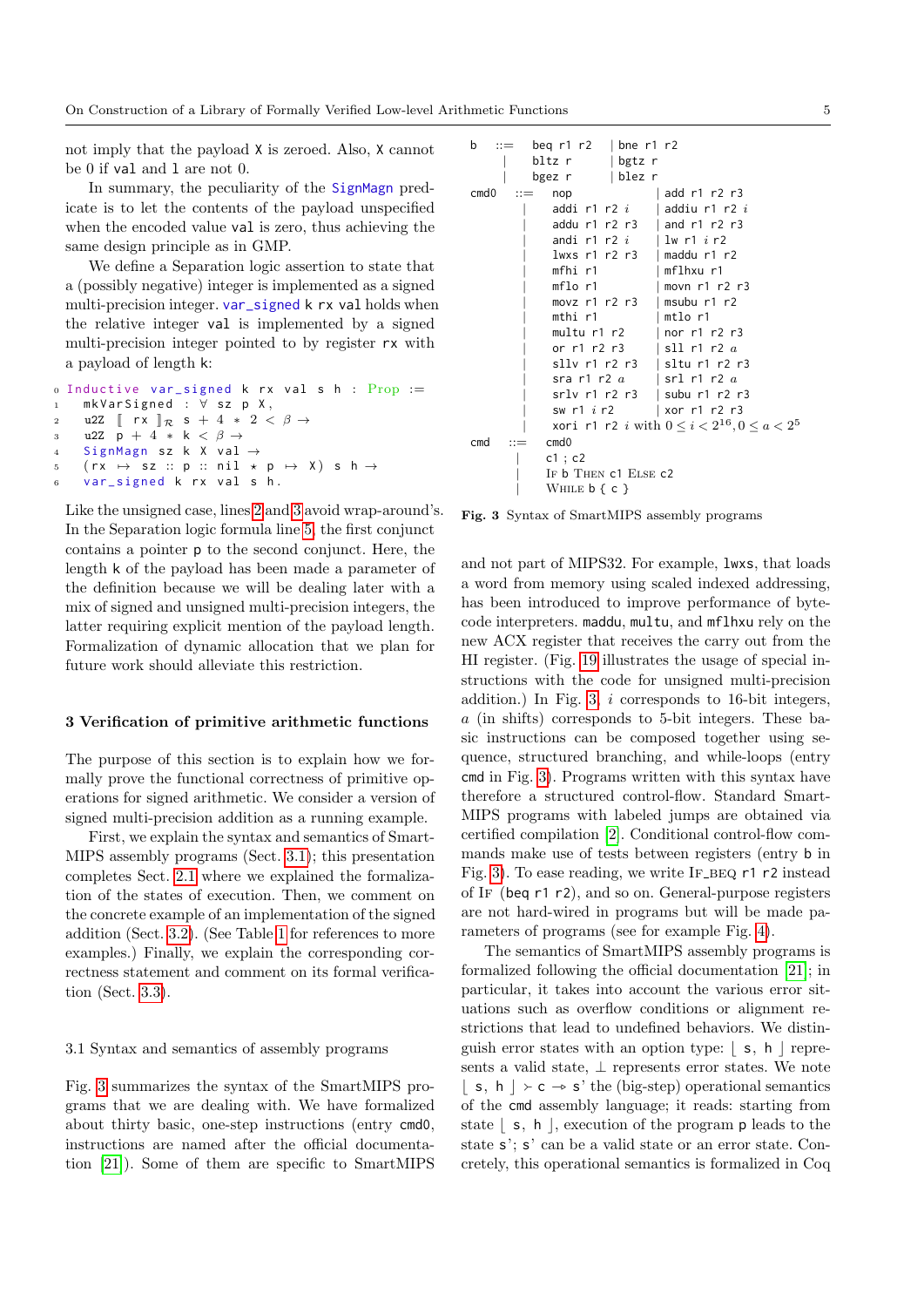as an inductive predicate. It is provably deterministic. By way of example, here follows the semantics of the instruction lw ("load word"). The execution of lw r1 i r2 amounts to loading in register r1 the contents of the address obtained by (hardware) addition of the base r2 with the offset i (with i appropriately sign-extended). This is captured by the constructor exec0 lw of the operational semantics:

$$
\begin{array}{ll}\n\text{exec0\_lw} : \forall \text{ s h r1 i r2 p z,} \\
\text{u2Z} \left( \left[ \begin{array}{c|c} r2 & \text{m s} + h \text{ signext 16 i} \end{array} \right] = 4 * p \rightarrow \right. \\
\text{heap.get p h = } \left[ \begin{array}{c|c} z & \text{m s} \\ \text{m s} & \text{m s} \end{array} \right] & \rightarrow \left[ \begin{array}{c|c} s & \text{m s} \\ \text{m s} & \text{m s} \end{array} \right] & \rightarrow \left[ \begin{array}{c|c} s & \text{m s} \\ \text{m s} & \text{m s} \end{array} \right] & \text{store-upd r1 z s, h} \n\end{array}
$$

In contrast, when the memory is not properly initialized or when the address is not on a word-boundary, the execution of lw r1 i r2 fails. This is captured by this other constructor of the operational semantics:

```
exec0_lw_error : \forall s h r1 i r2,(\exists p, u2Z \ (\parallel r2 \parallel_{\mathcal{R}} s + h s i g n e x t 16 i) =4 * p \wedge \exists z, heap .get p h = [z ]) →
 | s, h | > 1w r1 i r2 \rightarrow \perp
```
See the online documentation [\[5\]](#page-16-7) for more details, or [\[1,](#page-16-2) [2\]](#page-16-3). The semantics of further instructions will be illustrated concretely via examples in the course of this paper.

<span id="page-5-0"></span>3.2 Example: In-place signed multi-precision addition

As an example of assembly code making use of signed integers, we display in Fig. [4](#page-5-1) a variant of the signedunsigned addition, that adds in-place a signed multiprecision integer and an unsigned multi-precision integer (with payloads of the same length). This example illustrates in particular the technical difficulties caused by treating the zero multi-precision integer as a special case. To simplify our development, we adopt a layered approach: functions for signed arithmetic are implemented using functions for unsigned arithmetic; this is possible because (the absolute value of) a signed integer can always been seen as an unsigned integer by just looking at its payload. This lets us implement functions in an incremental way and factorizes the formalization. Below, we assume that we are given two functions (multi\_add\_u\_u and multi\_sub\_u\_u) that respectively add and subtract unsigned multi-precision integers (these functions originally come from [\[1\]](#page-16-2); they can be found online [\[5\]](#page-16-7); Fig. [19](#page-17-9) reproduces the code of multi\_add\_u\_u).

The algorithm for multi-precision addition in Fig. [4](#page-5-1) first sorts out the situations in which one of the argument is zero: when the second argument is zero, nothing needs to be done besides clearing the overflow register (line [3\)](#page-5-2); when the first argument is zero, it is enough

```
o Definition multi_add_s_u :=
 1 multi_is_zero_u rk ry a_0 a_1 a_22 IF_BNE a_2 , r0 THEN (* y = 0 ? * )3 addiu a<sub>3</sub> r0 0_{16} (* no overflow *)
    ELSE (* y \neq 0 *)multi<sub>2</sub> add s _ u 0 rk rx ry a_0 a_1 a_2 a_3 a_4 a_5 rX.
 6
\tau Definition multi_add_s_u0 :=
 8 lw rX 4_{16} rx; (* payload of X *)
 9 pick_sign rx a_0 a_1;
10 IF_BGEZ a_1 THEN (* 0 \leq x ? *)
11 IF_BEQ a_1, r0 THEN (* x = 0 ? *)12 copy_u_u rk rX ry a_2 a_3 a_4;
13 addiu a<sub>3</sub> r0 0_{16} ; (* no overflow *)
14 sw rk 0_{16} rx (* fix size *)15 ELSE (* 0 < x *)16 addiu a<sub>3</sub> r0 1_{16} ;
17 multi_add_u_u rk a<sub>3</sub> ry rX rX a<sub>0</sub> a<sub>1</sub> a<sub>2</sub> ;
18 m f l o a<sub>3</sub> (*\ overflow *)19 ELSE (* x < 0 *)20 multi_lt rk ry rX a<sub>0</sub> a<sub>1</sub> a<sub>5</sub> a<sub>2</sub> a<sub>3</sub> a<sub>4</sub> ;
21 IF_BEQ a_5, r0 THEN (* x \leq y ? *)
22 IF_BEQ a_2, r0 THEN (* x = y ? (*)23 addiu a<sub>3</sub> r0 0_{16} ; (* no overflow *)
24 SW r0 0_{16} rx (* fix size *)25 Else (∗ x < y ∗)
26 multi_sub_u_u rk ry rX rX a_0 a_1 a_2 a_3 a_4 a_5;
27 multi_negate rx a_028 ELSE (* x > y * )multi\_sub\_u\_u rk rX ry rX a<sub>0</sub> a<sub>1</sub> a<sub>5</sub> a<sub>3</sub> a<sub>2</sub> a<sub>4</sub>.
```
<span id="page-5-7"></span><span id="page-5-6"></span><span id="page-5-5"></span><span id="page-5-4"></span><span id="page-5-1"></span>Fig. 4 In-place signed-unsigned addition (see Fig. [19](#page-17-9) for multi\_add\_u\_u)

```
Definition multi\_sub_s_s :=lw rY 416 ry ;
  pick\_sign ry a_0 a_1;
  IF_BGEZ a_1 THEN (* 0 \leq y ? *)
     IF_BEQ a_1, r0 THEN (* y = 0 ? *)addiu a3 r0 0_{16} (* no overflow *)
     ELSE (* 0 < y * )multi\_sub\_s\_u rk rx rY a<sub>0</sub> a<sub>1</sub> a<sub>2</sub> a<sub>3</sub> a<sub>4</sub> a<sub>5</sub> rX
  ELSE (* y < 0 *)multi\_add\_s\_u rk rx rY a_0 a_1 a_2 a_3 a_4 a_5 rX.
```
<span id="page-5-8"></span>Fig. 5 In-place signed subtraction (see Fig. [4](#page-5-1) for multi\_add\_s\_u and Fig. [18](#page-17-10) for multi\_sub\_s\_u)

to copy (function copy\_u\_u) the contents of the second argument (line [12\)](#page-5-3) and to update the size. Otherwise, when the first argument is strictly positive, it boils down to an unsigned multi-precision addition (line [17\)](#page-5-4). Because of the special handling of zero, the situation where the first argument is strictly negative requires comparison between the two arguments. Upon equality, no computation needs to be performed and it is enough to set the size to zero (line [24\)](#page-5-5); the (now unused) payload is left untouched, though we still have a pointer to it. Otherwise, in-place unsigned subtrac-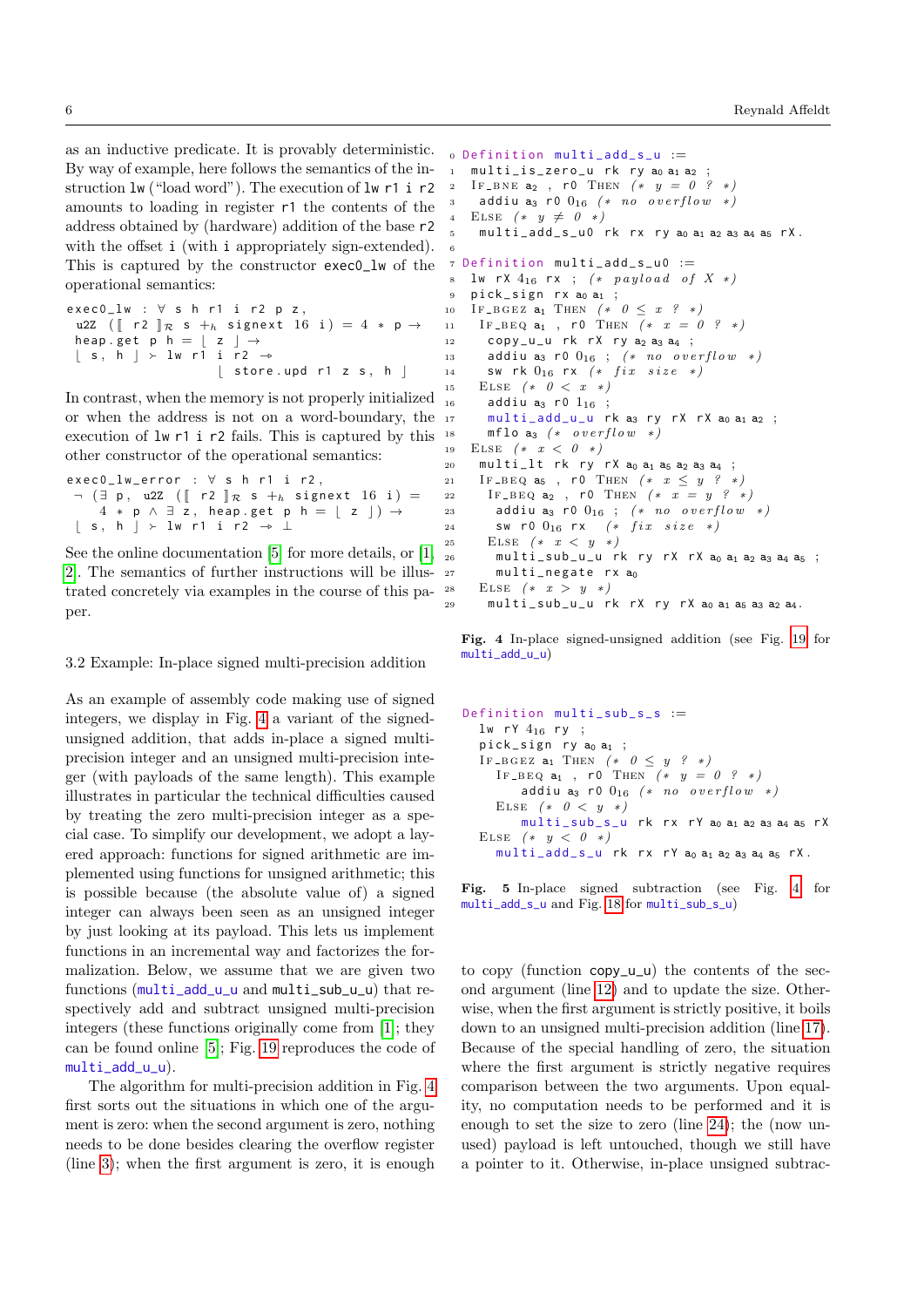```
o Lemma multi_add_s_u_triple :
1 nodup (rk, rx, ry, a<sub>0</sub>, a<sub>1</sub>, a<sub>2</sub>, a<sub>3</sub>, a<sub>4</sub>, a<sub>5</sub>, rX, r0) \rightarrow2 0 < k < 2^{31} \rightarrow (* not the weird number *)
3 { fun s h \Rightarrow \lbrack \! \lbrack rx \rbrack \! \rbrack \mathcal{R} s = vx \wedge \lbrack \! \lbrack ry \; \rbrack \! \rbrack\mathcal{R} s = vy \wedge u2Z \lbrack \! \lbrack rk \; \rbrack \! \rbrack\mathcal{R} s = k \wedge(var_signed k rx X * var_unsign k ry Y) s h5 multi_add_s_u rk rx ry a_0 a_1 a_2 a_3 a_4 a_5 rX
6 { fun s h \Rightarrow \exists X' sz' ptr,
          \llbracket rx \rrbracket_{\mathcal{R}} s = vx \wedge \llbracket ry \rrbracket_{\mathcal{R}} s = vy \wedge u2Z \llbracket a<sub>3</sub> \rrbracket_{\mathcal{R}} s \leq 1 (* potential overflow *) \wedge8 ( rx \mapsto sz ' :: ptr :: nil \star int_e ptr \mapsto X ' \star var_unsign k ry Y) s h ∧
 9     length X' = k ∧ s2Z sz' = Zsgn (s2Z sz') ∗ k ∧ Zsgn (s2Z sz') = Zsgn (X + Y) ∧
10 Zsgn (s2Z sz') * (Sum k X' + u2Z [[a<sub>3</sub>]<sub>\mathcal{R}</sub> s * \beta^k) = X + Y }.
```
<span id="page-6-8"></span><span id="page-6-7"></span><span id="page-6-6"></span><span id="page-6-2"></span>Fig. 6 Formal specification of the in-place signed-unsigned multi-precision addition of Fig. [4](#page-5-1)

tion (lines [26](#page-5-6) and [29\)](#page-5-7), possibly coupled with negation (function multi\_negate), finishes the algorithm.

The algorithm we have just commented on for the in-place signed-unsigned addition as an easy counterpart for subtraction; let us call multi sub s u its implementation (for the sake of completeness, we provide its code in Fig. [18\)](#page-17-10). Given these two functions, it is easy to finally implement the in-place signed multi-precision subtraction (see Fig. [5\)](#page-5-8).

### <span id="page-6-1"></span>3.3 Example: Verification of multi-precision addition

For primitive arithmetic functions (functions that correspond to primitive arithmetic operations such as addition), it is technically manageable to perform a direct proof in Hoare logic. Here, Separation logic (Sect [2.2\)](#page-2-0) comes in handy: it is easy to deal with pointers that navigate inside the multi-precision integers; the use of the separating conjunction in specifications makes it clear whether the function operates in-place or not; when the target functions uses other functions, their proofs can be composed using the frame rule.

For example, the result of the formal verification of the multi-precision addition of Fig. [4](#page-5-1) takes the form of the Hoare triple of Fig. [6.](#page-6-2)

Precondition of Fig. [6](#page-6-2) The most important part of the precondition is the specification that the heap contains a signed integer (var\_signed k rx X, encoding of X) and an unsigned integer (var\_unsign k ry Y, encoding of Y) (see line [4\)](#page-6-3). The nodup predicate of line [1](#page-6-4) specifies a list of pairwise distinct registers, a necessary condition for correct execution. Line [2](#page-6-5) seeks to avoid the undesirable case of the size being the so-called "weird number": in two's complement notation  $-2^{31}$  has indeed no positive inverse.

Postcondition of Fig. [6](#page-6-2) The most informative part of the postcondition is its last conjunct (see line [10\)](#page-6-6). If we forget about the overflow (the overflow bit is stored

in  $a_3$ ), it says that the resulting size  $sz'$  and the resulting payload X' are indeed the result of the addition X and Y:

Zsgn (s2Z sz') \* Sum k  $X' = X + Y$ 

Yet, potential overflow makes the most generic postcondition a little bit more involved. Potential overflows can indeed break the encoding of the first argument as a signed multi-precision integer, that is why the memory after execution of the program exhibits the pointsto structure of the once-signed integer (line [8\)](#page-6-7). Line [9](#page-6-8) nevertheless keeps tract of the relations between the results of the computation.

Similarly to the example of in-place signed-unsigned addition, we have also formally verified the in-place signed subtraction whose code appeared in Fig. [5,](#page-5-8) as well as other assembly functions that are summarized in Table [1.](#page-15-0)

#### <span id="page-6-0"></span>4 Verification using simulation

As seen in Sect. [3,](#page-4-1) Hoare triples for arithmetic functions can become technically involved. Our experience led us to seek for alternative approaches to verify larger functions, such as the binary extended gcd algorithm we will see in Sect. [6.](#page-9-1) This is why we experiment with formal verification of larger functions by providing a pseudocode version of the verification target together with an assembly version and by showing a formal simulation between both.

In this section, we first introduce a pseudo-code programming language (Sect. [4.1\)](#page-7-0). Second, we introduce a generic definition of simulation between pseudocode and assembly (Sect. [4.2\)](#page-7-1). Then, we provide lemmas to prove simulation compositionally (Sect. [4.3\)](#page-7-2). Last, we instantiate the generic definition of simulation with a relation between arbitrary-precision and multiprecision integers (Sect. [4.4\)](#page-8-0).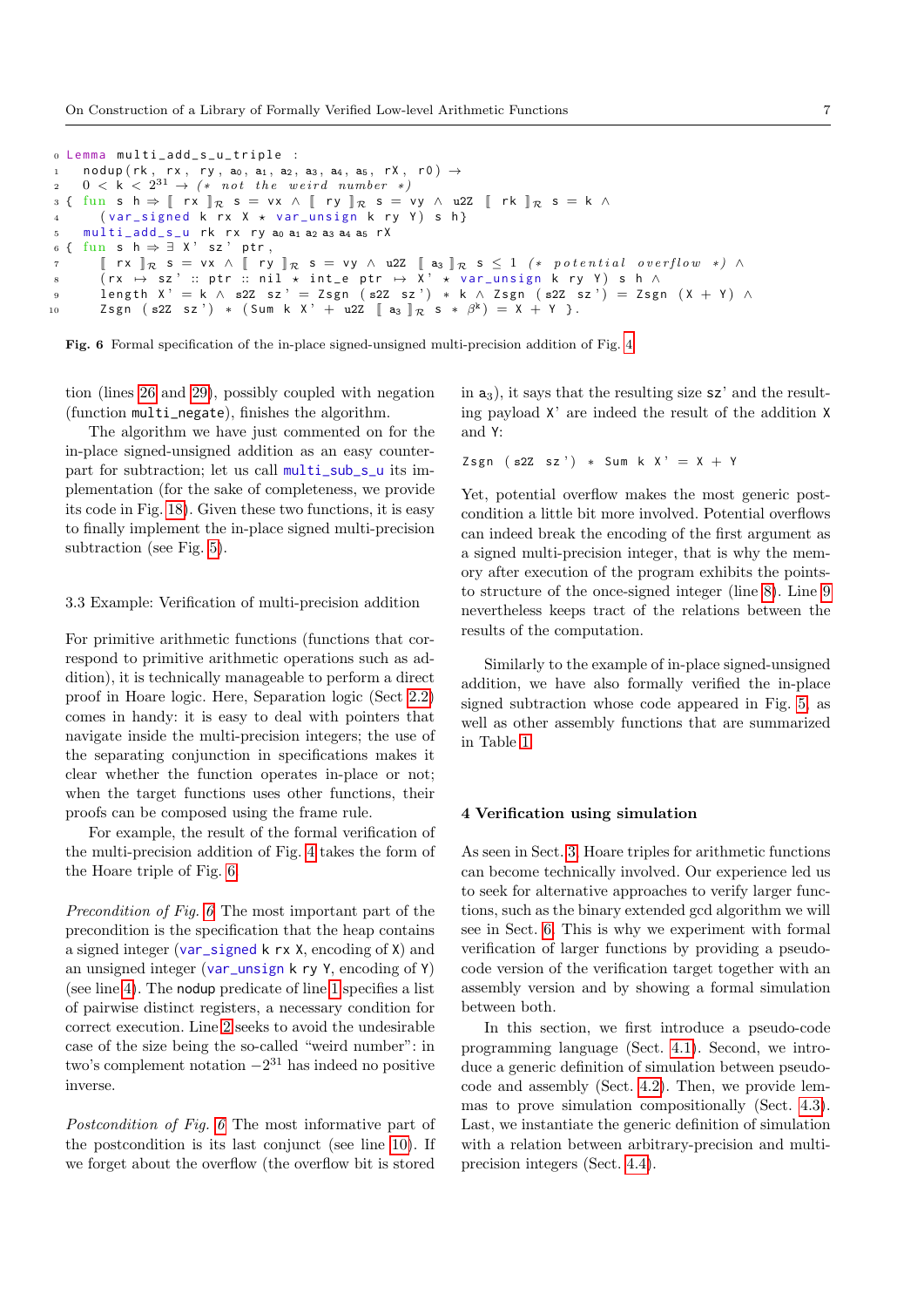## <span id="page-7-0"></span>4.1 Formalization of pseudo-code

Fig. [7](#page-7-3) displays the syntax of pseudo-code programs. Variables are ranged over by x, y, etc. We are given a type for primitive arithmetic expressions (addition, subtraction, multiplication, division, remainder, and negation) ranged over by e. We are also given a type for boolean expressions (ranged over by b). The syntax for commands correspond to a type pcmd and they are ranged over by p.

e ::= 
$$
x | i \in \mathbb{Z} | e1 + e2 | e1 - e2 | e1 \times e2
$$
  
\n $| e1 / e2 | e1 \% e2 | - e$   
\nb ::=  $\text{true} | b1 \& \& b2 | b1 | b2 | - b$   
\n $| e1 = e2 | e1 \neq e2 | e1 \geq e2 | e1 \geq e2$   
\np ::=  $x \leftarrow e | \text{skip} | p1 ; p2 | \text{IF b THEN } p1 \text{ ELSE } p2$   
\n| WHILE b { p }

<span id="page-7-3"></span>

The semantics for pseudo-code commands is unsurprising. We are given a type pstore of stores with variables holding arbitrary-precision integers. Given a store st, we note  $\lceil \cdot b \rceil$   $\beta$  st the truth value of the boolean expression **b** and  $\parallel$  **e**  $\parallel$  *g* st the integer value of the arithmetic expression e. We note  $\vert$  st  $\rangle$   $\rightarrow$   $\vert$  st'  $\vert$  the (big-step) operational semantics of the pseudo-code language: starting from store  $\vert$  st  $\vert$ , the execution of the program p leads to the store  $\vert$  st'  $\vert$  ( $\bot$  models error states). For illustration, the operational semantics of the assignment  $x \leftarrow e$  is captured by the following constructor:

$$
\begin{array}{ll}\n\texttt{exec0\_assign} : \forall \text{ st } x \text{ e}, \\
\downarrow \text{ st } \rfloor \rightarrow x \leftarrow e \rightarrow \\
& \qquad \qquad \downarrow \text{ store } .\texttt{upd } x \text{ (} [\neg \texttt{e } ]_{\mathcal{E}} \text{ st } ) \text{ st } \rfloor\n\end{array}
$$

See the online documentation [\[5\]](#page-16-7) for more details, or [\[18\]](#page-17-8) for the original presentation of this pseudo-code language.

#### <span id="page-7-1"></span>4.2 Forward simulation

We want to reason about the equivalence between two programs: (abstract) pseudo-code on the one hand, and (concrete) assembly code on the other hand. For that purpose, we introduce the type of relations between a state of the pseudo-code (type pstore) and a state of the assembly language (a pair of a store store.t and a heap heap.t):

```
Definition Rel :=p s t ore \rightarrow s t ore . t \rightarrow h e a p . t \rightarrow Prop.
```
Given the pseudo-code **p** and the assembly program **c**, the simulation that preserves the relation R under initial

conditions  $P_0$  is noted " $p \leq (R, P_0)$  c" and is defined as follows:

```
Definition fwd_sim (R \ P_0 : Rel) p c :=
  ∀ st s h, R st s h → P<sub>0</sub> st s h →\forall st', \lfloor st \rfloor \rightarrow p \rightarrow \lfloor st'\rfloor \rightarrow∃ s' h', | s, h | ≻ c → | s', h' | ∧<br>R st ' s ' h '.
```
In other words, when p and c are started at states related by R, they still end up in states related by R.

fwd\_sim is a forward simulation in the sense of Leroy [\[16\]](#page-17-11). It is biased towards imperative programs and is therefore a simplification of the homonymous definition for concurrent systems [\[17\]](#page-17-12). fwd\_sim can also be seen as a simplification of the "correspondence" predicate of Winwood et al. [\[32\]](#page-17-13), in particular because we are in a deterministic setting.

Once forward simulation is proved, it becomes possible to transport formally correctness from the pseudocode to assembly, thus effectively reducing the proof of correctness of the assembly to a simulation proof and the proof of correctness of the easier pseudo-code  $(see [5]).$  $(see [5]).$  $(see [5]).$ 

We also define a notion of simulation that relates boolean expressions from the pseudo-code (as defined in Fig. [7\)](#page-7-3) and their equivalent in assembly code. Strictly speaking, there is no boolean expression in assembly but they can be simulated with a piece of code and a test between registers (second entry in Fig. [3\)](#page-4-5). We note "b  $\leq_b(R)$  pre ; post" the fact that a boolean test b is simulated by a piece of code pre and a test between registers post under the relation R. This is formalized as follows:

```
Definition fwd_sim_b R b pre post :=∀ st s h , R st s h →
       \exists s', \lfloor s, h \rfloor \succ pre \rightarrow \lfloor s', h \rfloor \wedge \uparrow b \uparrow b \uparrow of post \uparrow on \uparrow\llbracket \;\; \mathsf{b} \;\; \rrbracket_{\mathcal{B}} \;\; \mathsf{s}\; \mathsf{t} \; \leftrightarrow \; \llbracket \;\; \mathsf{post} \;\; \rrbracket_{\mathcal{B}} \;\; \mathsf{s}\; \cdotp.
```
## <span id="page-7-2"></span>4.3 Composition lemmas

This section presents the main lemmas to reason compositionally about forward simulation. As a preliminary step, we introduce intermediate definitions to express the side-conditions of these composition lemmas. The first definition is similar to the semantics of relational Hoare logic, a proof system to relate the execution of pairs of programs, typically a program and its optimized version [\[6\]](#page-16-9). Concretely, relational Hoare logic expresses the fact that a relation is preserved by the execution of two programs p and c in the following way: if the initial states of p and c satisfy the relation P, then the final states of p and c satisfy the relation Q, which we note  $p \sim c : P \Rightarrow Q$ . Our definition actually slightly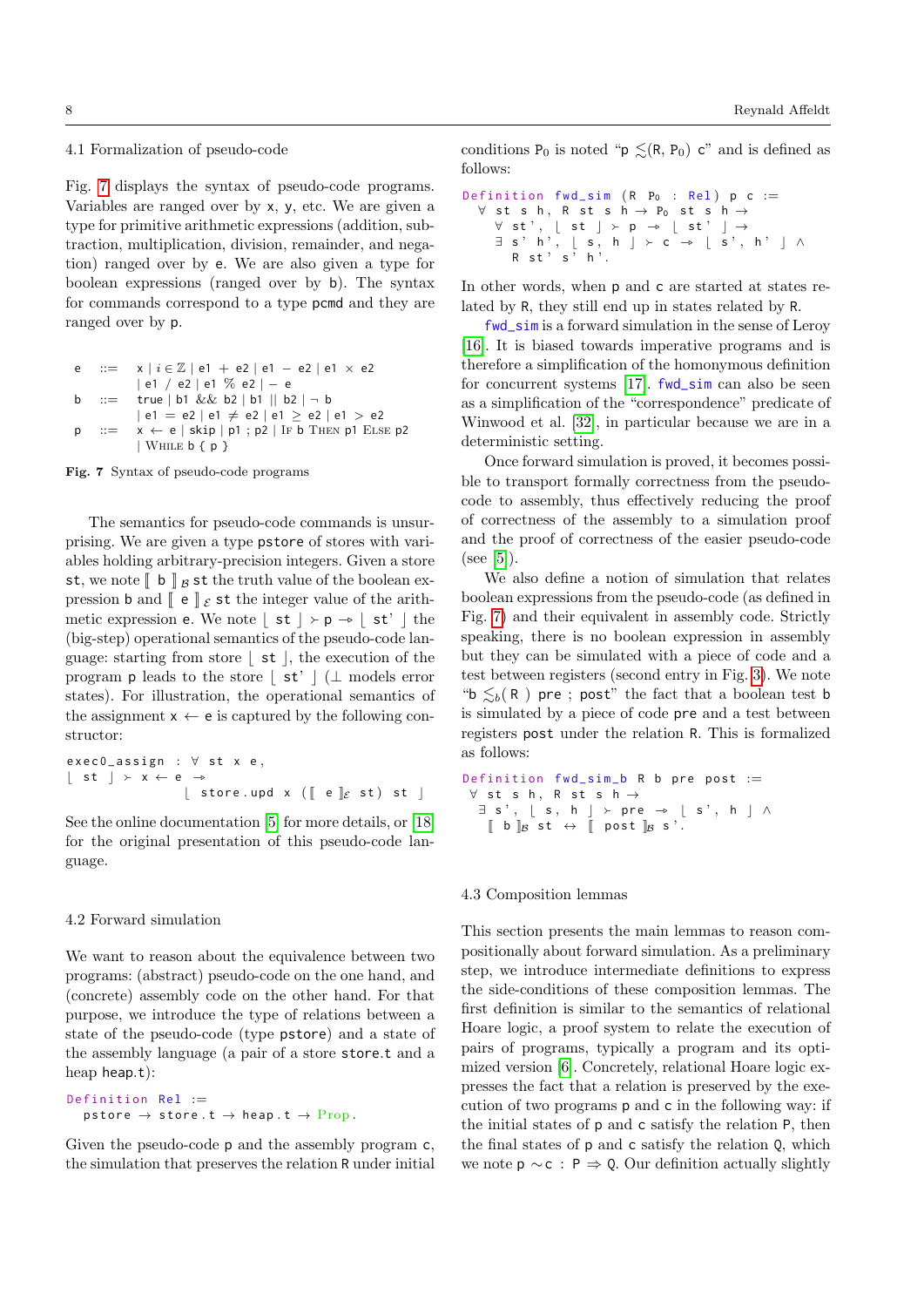generalizes relational Hoare logic because we are dealing with two programs p and c in different languages:

```
Definition rela_hoare (P Q : Rel) p c :=
 ∀ st s h , P st s h →
   \forall st', [st ] ≻ p → [st'] →<br>\forall s' h' c h | c o c | s'
   ∀ s ' h ', | s , h | ≻ c → | s ' , h ' | →<br>Q st ' s ' h '.
```
Simulation of sequence The composition lemma for sequences shows that simulation of a sequence of instructions can be broken down to the simulations of each part:

```
Lemma fwd_sim_seq : \forall R p p' c c' P Q,
 p \sim c : P \Rightarrow Q \rightarrowp \leq (R, P) c \rightarrow p' \leq (R, Q) c' \rightarrow(p ; p') \leq (R, P) (c ; c').
```
The side-condition  $p \sim c : P \Rightarrow Q$  formalizes the correct propagation of initial conditions.

We now come to the composition lemmas for structured branching and while-loops. They are a bit more involved because simulation between boolean expressions (as formalized by fwd\_sim\_b) is required. Again to express side-conditions, we introduce another intermediate definition that states that the execution of an assembly program c does not change the validity of a relation, ignoring the execution of pseudo-code:

```
Definition invariant (R : Rel) c :=∀ st s h , R st s h →
   \forall s' h', \lfloor s, h \rfloor \succ c \rightarrow \lfloor s', h' \rfloor \rightarrow R st s' h'.
```
Simulation of structured branching There is a simulation between structured branching in pseudo-code and in assembly code, if there is a simulation between the taken branches and if there is a simulation between boolean tests on both sides:

```
Lemma fwd_sim_ifte
      pre post p1 p2 c1 c2 R P_0 :
   invariant (R \wedge P_0) pre \rightarrowb \lesssim_b(R \wedge \overline{P}_0) pre ; post \rightarrowp1 \lesssim(R, fun st s h \Rightarrow P<sub>0</sub> st s h \land\parallel post \parallel<sub>B</sub> s ∧ \parallel b \parallel<sub>B</sub> st) c1 →
   p2 \leq (R, \text{ fun st s } h \Rightarrow P_0 \text{ st s } h \wedge\neg [ post ]\mathcal{R} s \wedge \neg [ b ]\mathcal{B} st) c2 \rightarrow( IF b THEN p1 ELSE p2) \leq (R, P_0)(pre; IF post THEN c1 ELSE c2).
```
Simulation of while-loops As can be expected, simulation of while-loops requires, as a side-condition, an invariant about the propagation of the initial condition  $(P_0$  below), the latter being captured by relational Hoare logic:

```
Lemma fwd_sim_while b pre post p c R P_0 :
   invariant (R \wedge P_0) pre \rightarrowp \sim c : (fun st s h \Rightarrow P<sub>0</sub> st s h \land\parallel post \parallel_B s \wedge \parallel b \parallel_B st) \Rightarrow P<sub>0</sub> \rightarrowb \lesssim_b(R \land P_0) pre ; post \rightarrowp \lesssim (R, \text{ fun st s } h \Rightarrow P_0 \text{ st s } h \wedge[ post ]<sub>B</sub> s \wedge [ b ]<sub>B</sub> st) c \rightarrow(WHILE \overline{b} { \overline{p} }) \leq (R, P_0)(pre ; WHILE post { c ; pre } ).
```
We will see a concrete application of this composition lemma in Sect. [6.4.](#page-11-0)

<span id="page-8-0"></span>4.4 Instantiation for signed arithmetic

We now define concretely the relation for arithmetic between the execution states of pseudo-code and assembly programs. More precisely, the relation we define relates (1) a store for pseudo-code where variables contain arbitrary-precision integers, and (2) a state of execution of an assembly program where registers point to multi-precision integers (as explained in Sect. [2\)](#page-1-0) containing the same values as the pseudo-code variables.

We first introduce a type for multi-precision integers. A multi-precision integer is either an unsigned multi-precision integer, implemented by two registers, one for the pointer to the payload and one for the size, or a signed multi-precision integer, implemented by the length of the payload and a pointer to the header of the data structure:

```
Inductive mint : Type :=unsign : reg \rightarrow reg \rightarrow mint
\frac{1}{\pi} signed : nat \rightarrow reg \rightarrow mint.
```
The point of this abstract definition of a multi-precision integer is to define the relation between, on the one hand, one pseudo-code variable, and, on the other hand, one multi-precision integer. A pseudo-code variable x is related to a multi-precision integer mx (of type mint) when the variable x contains the same value as the one encoded by the multi-precision integer mx. Put formally:

```
Definition var mint x mx : Rel :=
   fun st s h \Rightarrowmatch mx with
      | unsign rk rx \Rightarrow var_unsign
            ( u2Z [ rk ]_{\mathcal{R}} s) rx ( [ x ]_{\mathcal{E}} st) s h
         signed k rx \Rightarrowvar_signed k rx (\left[ \begin{array}{c} x \end{array} \right] \epsilon st) s h
    end .
```
We now come to the relation between a pseudo-code store and an assembly state. A pseudo-code store and an assembly state are related by state\_mint d (where d is an association list) when all the arbitrary-precision integer variables in the domain of d are implemented by their image according to the map d: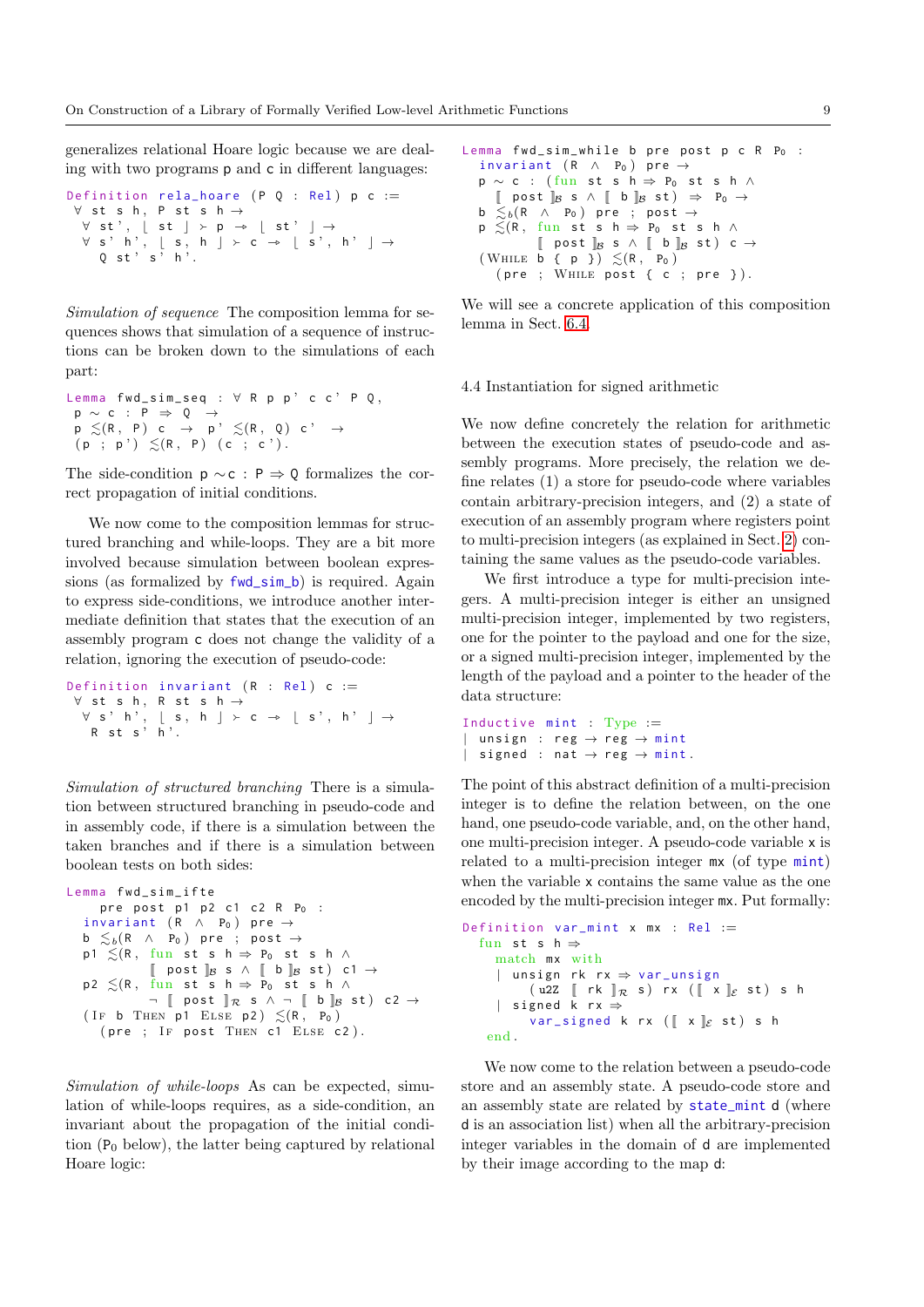```
o Definition state_mint d : Rel :=
1 fun st s h \Rightarrow2 (\forall x mx, get x d = | mx | \rightarrow3 var_mint x mx st s (heap_mint mx s h)) ∧
     (\forall x \ y, x \neq y \rightarrow \forall m x m y,5 get x d = \lfloor mx \rfloor \rightarrow get y d = \lfloor my \rfloorheap_mint mx s h \perp heap_mint my s h).
```
In this definition, heap\_mint mx s h cuts out exactly that part of the heap that encodes the multi-precision integer mx. The first conjunct (starting at line [2\)](#page-9-2) states that pseudo-code variables are related to the corresponding multi-precision integer in the association list. The second conjunct (starting at line [4\)](#page-9-3) ensures that multiprecision integers are disjoint in the heap. The relation state\_mint between pseudo-code variables and multiprecision integers is technically involved. This is essentially because there is a significant gap between, on one side, arbitrary-precision integers and, on the other side, their concrete implementations. This comes in contrast to relations used in proving, say, correctness of a compiler pass, where the gap between data on both sides is typically smaller than here.

#### <span id="page-9-0"></span>5 Simulation for primitive arithmetic functions

In order to verify large arithmetic functions using simulation, we first need to equip primitive arithmetic functions, such as multi-precision signed addition, with simulation proofs.

#### <span id="page-9-6"></span>5.1 Approach for simulation proofs

We found it easier in practice to split the proof of forward simulation into a proof of termination and a proof of partial forward simulation. Given the pseudo-code p and the assembly program c, the partial simulation that preserves the relation R under initial conditions  $P_0$ is noted " $p \leq_p(R, P_0)$  c" and is defined as follows:

```
Definition pfwd_sim (R \ P_0 : Rel) p c :=
   p \sim c : (R \wedge P_0) \Rightarrow R.
Definition safe_termination (R : Rel) c :=\forall s st h, R s st h \rightarrow\exists s', \lfloor st, h \rfloor \succ c \rightarrow \lfloor s' \rfloor.
```
Put together, pfwd\_sim and safe\_termination imply forward simulation fwd\_sim:

$$
\begin{array}{ll}\texttt{Lemma} & \texttt{pfwd\_sim-fwd\_sim} \texttt{ (R \ P_0 : Rel)} \texttt{p c :} \\ & \texttt{p} \lesssim_p(R, \texttt{ P_0}) \texttt{ c } \rightarrow \\ & \texttt{safe\_termination} \texttt{ (R \ A \ P_0) c } \rightarrow \\ & \texttt{p} \lesssim(R, \texttt{ P_0}) \texttt{ c.} \end{array}
$$

Formal proof of fwd\_sim for a pair of a pseudo-code program and an assembly program is conceptually easy when we are given the Hoare triple that establishes the

functional correctness of the assembly program at hand. Concretely, proofs of safe\_termination are traditional termination proofs (typically by exhibiting a variant) after which one shows that the final state is not an error state by using the corresponding Hoare triple. Proofs of pfwd\_sim are illustrated by a concrete example below.

## <span id="page-9-5"></span>5.2 Example: Simulation for multi-precision addition

Intuitively, the proof of partial forward simulation for the addition multi\_add\_s\_u defined in Sect. [3](#page-4-1) makes explicit the conditions under which it behaves as the addition for arbitrary-precision integers. This setting is pictured in Fig. [8.](#page-9-4)



<span id="page-9-4"></span>Fig. 8 Simulation for signed-unsigned addition

Fig. [9](#page-10-0) is the formal version of Fig. [8.](#page-9-4) It states that the executions of, on the one hand, the pseudo-code  $x \leftarrow x + y$  (with  $0 \le y$ ) (see line [4\)](#page-10-1) and of the assembly code multi\_add\_s\_u rk rx ry . . . (see line [9\)](#page-10-2) preserve the relation

```
state_mint
   (x \Rightarrow signed k rx \forall y \Rightarrow unsign rk ry \forall d)
```
that appears at line [5.](#page-10-3) The relation state\_mint was defined in Sect. [4.4](#page-8-0) and d is an association list with no register in common with the code (as specified by lines [2–](#page-10-4)[3\)](#page-10-5). Because of potential overflows, this relation does not hold in general, hence the restrictions enforced at line [8](#page-10-6) in the initial conditions (Zabs is the absolute value in the Coq standard library).

#### <span id="page-9-1"></span>6 Application: Binary extended gcd algorithm

This section illustrates verification using simulation as introduced in Sect. [4](#page-6-0) on a non-trivial program. We show that there is a simulation between the pseudocode version of the binary extended gcd algorithm and an assembly implementation. The proof of simulation is performed compositionally (using the lemmas from Sect. [4.3\)](#page-7-2) using the individual simulation proofs for primitive arithmetic functions (as the one we proved in Sect. [5.2](#page-9-5) for addition).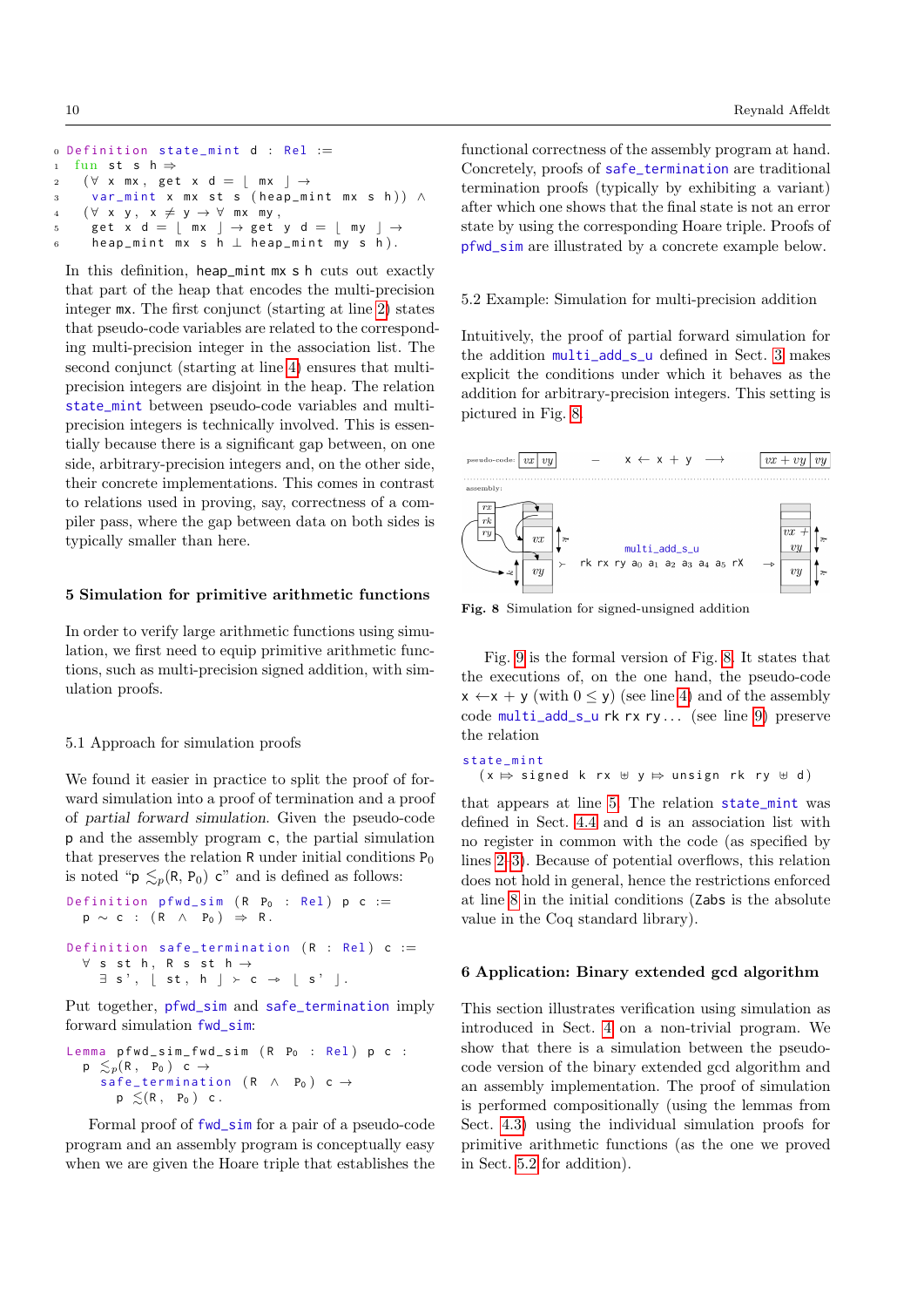<span id="page-10-5"></span><span id="page-10-4"></span><span id="page-10-3"></span><span id="page-10-1"></span>o Lemma pfwd\_sim\_multi\_add\_s\_u :  $\begin{array}{l} \texttt{1} \quad \texttt{nodup}\,(\texttt{x}\,,\;\;\texttt{y}) \, \rightarrow \, \texttt{nodup}\,(\texttt{rk}\,,\;\;\texttt{rx}\,,\;\;\texttt{ry}\,,\;\texttt{a}_0\,,\;\texttt{a}_1\,,\;\texttt{a}_2\,,\;\texttt{a}_3\,,\;\texttt{a}_4\,,\;\texttt{a}_5\,,\;\;\texttt{rX}\,,\;\;\texttt{r0}\,) \, \rightarrow \end{array}$ 2 disj (mints\_regs (cdom d))  $(a_0 :: a_1 :: a_2 :: a_3 :: a_4 :: a_5 :: rX :: nil) \rightarrow$  $3 \times \mathcal{C}$  dom d  $\rightarrow$  signed k rx  $\mathcal{C}$  cdom d  $\rightarrow$  y  $\mathcal{C}$  dom d  $\rightarrow$  unsign rk ry  $\mathcal{C}$  cdom d  $\rightarrow$  $4$   $x \leftarrow x + y$  $\lesssim_{p}$ (state\_mint (x  $\Rightarrow$  signed k rx  $\forall$  y  $\Rightarrow$  unsign rk ry  $\forall$  d), 6 funst s  $\Rightarrow$  0 < u2Z ([rk ] $\pi$  s) <  $2^{31}$  ^ <sup>7</sup> <sup>k</sup> <sup>=</sup> u2Z ( <sup>J</sup> rk <sup>K</sup><sup>R</sup> <sup>s</sup> ) <sup>∧</sup> 8 Zabs  $(\llbracket x \rrbracket_{\mathcal{E}} \text{st}) < \beta^k \wedge 0 \leq \llbracket y \rrbracket_{\mathcal{E}} \text{st} < \beta^k \wedge 2$ abs  $(\llbracket x \rrbracket_{\mathcal{E}} \text{st} + \llbracket y \rrbracket_{\mathcal{E}} \text{st}) < \beta^k)$  $9$  multi\_add\_s\_u rk rx ry  $a_0$   $a_1$   $a_2$   $a_3$   $a_4$   $a_5$  rX.

<span id="page-10-6"></span><span id="page-10-2"></span><span id="page-10-0"></span>Fig. 9 Simulation for multi-precision addition

6.1 Pseudo-code for the binary extended gcd algorithm

The binary extended gcd algorithm is an extension of the celebrated Euclid algorithm: it combines the extended gcd algorithm, that computes the gcd of two integers together with the integers that satisfy the corresponding Bézout identity, with the binary gcd algorithm, that computes the gcd efficiently by replacing multi-precision divisions with shifts.

We borrow the pseudo-code for the binary extended gcd algorithm from authoritative literature [\[15,](#page-17-14) p. 646]. The algorithm begcd of Fig. [10](#page-10-7) computes the gcd of u and  $\nu$  and stores the result in  $u_3$  and  $g$ .

```
Definition begcd g u v u<sub>1</sub> u<sub>2</sub> u<sub>3</sub> v<sub>1</sub> v<sub>2</sub> v<sub>3</sub> t<sub>1</sub> t<sub>2</sub> t<sub>3</sub> :=
     g \leftarrow 1 ;
     prelude u v g ;
     init u v u<sub>1</sub> u<sub>2</sub> u<sub>3</sub> v<sub>1</sub> v<sub>2</sub> v<sub>3</sub> t<sub>1</sub> t<sub>2</sub> t<sub>3</sub> ;
     WHILE t_3 \neq 0 {
           WHILE t_3 \% 2 = 0 { halve u v t_1 t_2 t_3 } ;
           reset u v u<sub>1</sub> u<sub>2</sub> u<sub>3</sub> v<sub>1</sub> v<sub>2</sub> v<sub>3</sub> t<sub>1</sub> t<sub>2</sub> t<sub>3</sub> ;
           subtract u v u_1 u_2 u_3 v_1 v_2 v_3 t_1 t_2 t_3 .
```
<span id="page-10-7"></span>Fig. 10 The binary extended gcd algorithm (see Fig. [20](#page-18-0) for the implementation in assembly, and Fig. [12,](#page-12-0) [14,](#page-13-0) [15,](#page-13-1) [16,](#page-13-2) and [17](#page-14-1) for auxiliary functions)

The auxiliary function prelude halves the inputs as much as possible, recording the number of iterations in g. It is an interesting step because it reduces the size of data by means of mere shifts. Indeed, the gcd is preserved (modulo shifts) because when a and b are even,  $gcd(a, b) = 2 \times gcd(a/2, b/2)$ . We detail this step further as an illustration in Sect. [6.4.](#page-11-0)

There are several other variables  $(\mathbf{u}_i, \mathbf{v}_i, \mathbf{t}_i)$  in the binary extended gcd algorithm that are manipulated in such a way that the relations  $u * u_1 + v * u_2 = u_3$  (that will give the Bézout identity),  $u * v_1 + v * v_2 = v_3$ , and  $u * t_1 + v * t_2 = t_3$  hold after each call to one of the auxiliary functions. In short, the auxiliary function init initializes the variables  $u_i$ ,  $v_i$ , and  $t_i$  using u, v, 0, or 1 (see the code in Fig. [14\)](#page-13-0). The auxiliary function halve tries to halve the temporary variables  $t_i$  (see the code in Fig. [15\)](#page-13-1). The auxiliary function reset updates the variables  $u_i$  or  $v_i$  using the variables  $t_i$  (see the code in Fig. [16\)](#page-13-2). The auxiliary function subtract updates the temporary variables  $t_i$  using  $u_i - v_i$  (see the code in Fig. [17\)](#page-14-1).

<span id="page-10-14"></span>6.2 Correctness of the binary extended gcd algorithm

The first task is of course to make sure that the pseudocode behaves as expected. This correctness statement is captured by the Hoare triple displayed in Fig. [11,](#page-10-8) where Zgcd is the gcd function of the standard Coq library.

```
o Lemma begcd_triple :
  1 nodup (g, u, v, u<sub>1</sub>, u<sub>2</sub>, u<sub>3</sub>, v<sub>1</sub>, v<sub>2</sub>, v<sub>3</sub>, t<sub>1</sub>, t<sub>2</sub>, t<sub>3</sub>) \rightarrow2 \quad 0 \; < \; \mathsf{vu} \; \rightarrow \; 0 \; < \; \mathsf{vv} \; \rightarrow3 { fun st \Rightarrow uv_init vu vv u v st }
          b eg c d g u v u<sub>1</sub> u<sub>2</sub> u<sub>3</sub> v<sub>1</sub> v<sub>2</sub> v<sub>3</sub> t<sub>1</sub> t<sub>2</sub> t<sub>3</sub>
  5 { fun s \Rightarrow6 Z g c d vu v v = \left[\begin{array}{c} g \ g \end{array}\right] g st * \left[\begin{array}{c} u_3 \ g \end{array}\right] g st \wedge<br>7 vu * \left[\begin{array}{c} u_1 \ h_2 \ g \end{array}\right] g st * \left[\begin{array}{c} u_3 \ g \ h_1 \end{array}\right] g st =
                  vu * [\![u_1]\!]_{\mathcal{E}} st + vv * [\![u_2]\!]_{\mathcal{E}} st =<br>[\![g]\!]_{\mathcal{E}} st * [\![u_3]\!]_{\mathcal{E}} st \wedge8 \text{g} \parallel_{\mathcal{E}} \text{st} * \parallel \text{u}_3 \parallel_{\mathcal{E}} \text{st} \wedge<br>9 uivi_bounds u v u<sub>1</sub> v<sub>1</sub> u<sub>2</sub> v<sub>2</sub> u<sub>3</sub> v<sub>3</sub> st ∧
10 ti_bounds u v t_1 t_2 t_3 st }.
```
<span id="page-10-13"></span><span id="page-10-12"></span><span id="page-10-8"></span>Fig. 11 Correctness of the binary extended gcd algorithm

Precondition of Fig. [11](#page-10-8) Line [2](#page-10-9) declares two strictly positive inputs as ghost variables; the predicate uv\_init at line [3](#page-10-10) specifies that the input variables u and v are initialized correctly with the ghost variables:

Definition  $uv\_init$  vu vv u v st :=  $\llbracket u \rrbracket_{\mathcal{E}}$  st = vu  $\wedge \llbracket v \rrbracket_{\mathcal{E}}$  st = vv.

Postcondition of Fig. [11](#page-10-8) Line [6](#page-10-11) states that the variables u<sup>3</sup> and g indeed contains the gcd of the inputs; lines [7–](#page-10-12) [8](#page-10-13) show that the variables  $u_1$  and  $u_2$  realize the Bézout identity. Besides functional correctness, the postcondition also states that all the variables that are manipulated by the algorithm remain bounded by the inputs.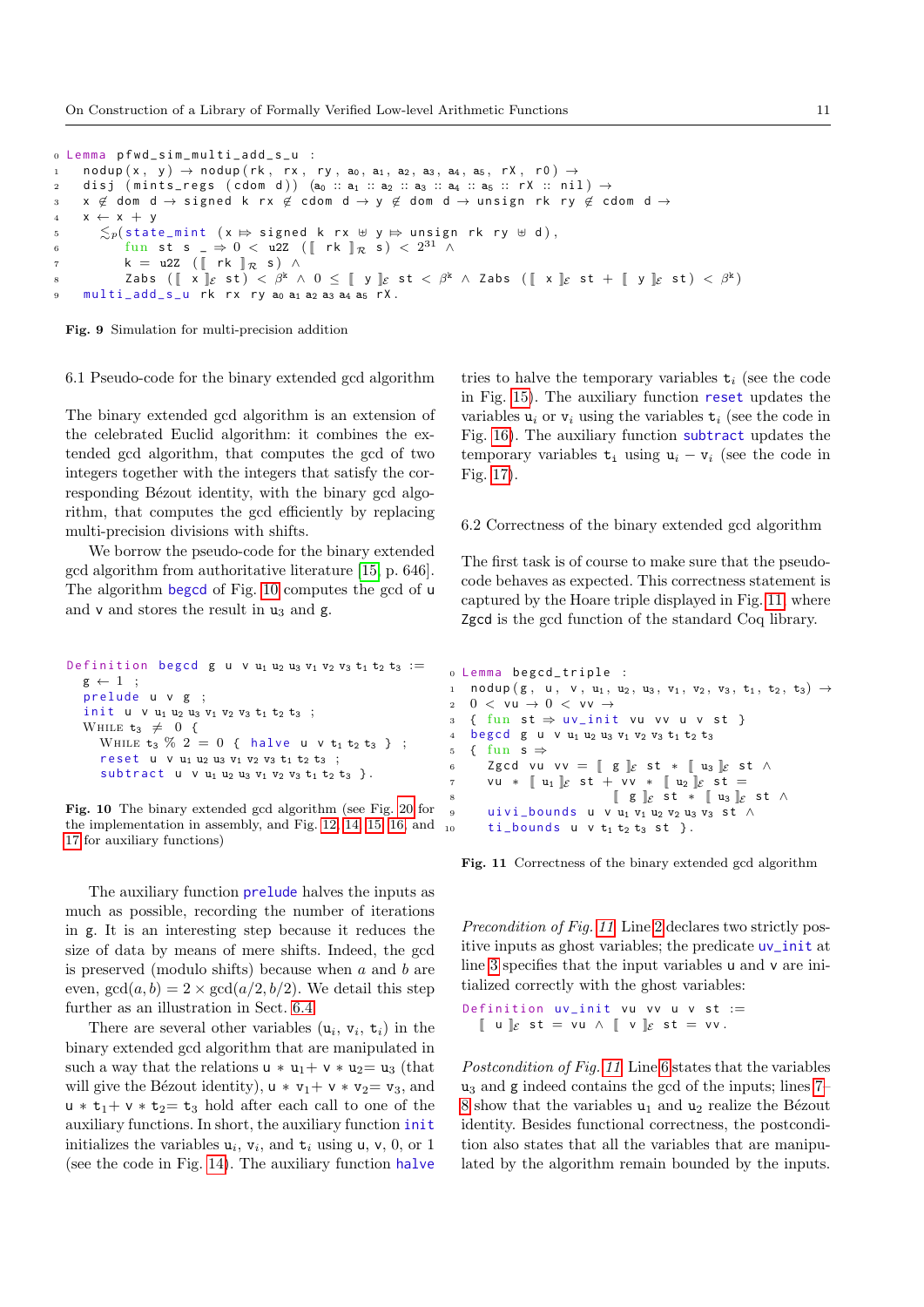Ensuring this fact is the role of the uivi\_bounds and ti\_bounds predicates:

Definition uivi\_bounds u v u<sub>1</sub> v<sub>1</sub> u<sub>2</sub> v<sub>2</sub> u<sub>3</sub> v<sub>3</sub> st :=  $0 \leq \left[\begin{array}{c} u_1 \end{array}\right]_{\mathcal{E}}$  st  $\leq \left[\begin{array}{c} v \end{array}\right]_{\mathcal{E}}$  st  $\wedge$ <br>  $0 \leq \left[\begin{array}{c} v_1 \end{array}\right]_{\mathcal{E}}$  st  $\leq \left[\begin{array}{c} v \end{array}\right]_{\mathcal{E}}$  st  $\wedge$  $0 \leq \left[ \begin{array}{c} v_1 \end{array} \right]_{\mathcal{E}}$  st  $\leq \left[ \begin{array}{c} v \end{array} \right]_{\mathcal{E}}$  st  $\wedge$ <br>  $- \left[ \begin{array}{c} u \end{array} \right]_{\mathcal{E}}$  st  $\leq \left[ \begin{array}{c} u_2 \end{array} \right]_{\mathcal{E}}$  st  $\leq 0 \wedge$  $-\left[\begin{array}{c} \mathsf{u} \ \mathsf{v} \end{array}\right]_{\mathcal{E}}$  st  $\leq \left[\begin{array}{c} \mathsf{u}_2 \ \mathsf{v} \end{array}\right]_{\mathcal{E}}$  st  $\leq 0$   $\wedge$  $-\mathbb{I}$  u  $\mathbb{I}_{\mathcal{E}}$  st  $\leq \mathbb{I}$  v<sub>2</sub>  $\mathbb{I}_{\mathcal{E}}$  st  $\leq 0 \land$  $0 < [$  u<sub>3</sub>  $]$ <sub>*E*</sub> st  $\le$  [ u  $]$ <sub>*E*</sub> st ∧  $0 < \lbrack \lbrack \mathbf{v}_3 \rbrack \rbrack_{\mathcal{E}}$  st  $\leq \lbrack \lbrack \;\; \mathbf{v} \;\rbrack \rbrack_{\mathcal{E}}$  st. Definition ti\_bounds u v  $t_1$   $t_2$   $t_3$  st :=  $0 \leq \lVert t_1 \rVert_{\mathcal{E}}$  st  $\leq \lVert v \rVert_{\mathcal{E}}$  st  $\wedge$  $-\mathbb{I}$  u  $\mathbb{I}_{\mathcal{E}}$  st  $\leq \mathbb{I}$  t<sub>2</sub>  $\mathbb{I}_{\mathcal{E}}$  st  $\leq 0 \land$  $\sqrt{\varepsilon}$  st  $\leq$   $\sqrt{\varepsilon}$  t<sub>3</sub>  $\varepsilon$  st  $\leq$   $\sqrt{\varepsilon}$  u  $\varepsilon$  st.

## 6.3 From pseudo-code to assembly

Starting from the pseudo-code we explained in the previous section, we produce assembly programs using our library of verified assembly functions for signed multiprecision arithmetic. In practice, we map to each pseudocode instruction an assembly function such that there is an adequate simulation between both. For example, the result of this process can be observed in the case of the auxiliary function halve in Fig. [15.](#page-13-1) There, the pseudo-code addition is mapped to the assembly function multi\_add\_s\_u, the corresponding simulation between both being the one we saw in Sect. [5.](#page-9-0)

The correspondence between the pseudo-code and the assembly program is further highlighted by Figures [12,](#page-12-0) [14,](#page-13-0) [16,](#page-13-2) and [17.](#page-14-1) The assembly programs are naturally given the same control-flow structure as the pseudo-code; this is convenient for applying the composition lemmas discussed in Sect. [4.2.](#page-7-1) Even though our library of assembly functions does not handle dynamic allocation, this correspondence is perfectly meaningful because we know that all the variables in the binary extended gcd algorithm lie between −vv and vu (as specified in Fig. [11\)](#page-10-8); as a consequence, we can assume that the payload of all the multi-precision integers is stored into the same amount of words.

<span id="page-11-0"></span>6.4 Example: Simulation of the prelude of the binary extended gcd algorithm

As explained in the previous section, the formal proof of simulation between the binary extended gcd in pseudocode and its assembly counterpart decomposes naturally according to the auxiliary functions. Let us illustrate one of these subgoals using the simulation proof for the auxiliary function prelude. This function is displayed with its assembly counterpart prelude\_mips in Fig. [12.](#page-12-0)

We first introduce some notation to simplify the presentation. Let us note d the association list that associates all the variables from the pseudo-code in the binary extended gcd to multi-precision integers:

```
Definition d :=g \mapsto unsign rk rg \oplus u \Rightarrow unsign rk ru \oplus<br>v \Rightarrow unsign rk rv \oplus u<sub>1</sub> \Rightarrow signed k ru, \oplusv \Rightarrow unsign rk rv \oplus u<sub>1</sub> \Rightarrow signed k ru<sub>1</sub> \oplus u<sub>2</sub> \Rightarrow signed k ru<sub>3</sub> \oplusu_2 \Rightarrow signed k ru<sub>2</sub> ⊎ u<sub>3</sub> \Rightarrow signed k ru<sub>3</sub> ⊎<br>v_1 \Rightarrow signed k rv<sub>1</sub> ⊎ v<sub>2</sub> \Rightarrow signed k rv<sub>2</sub> ⊎
     v_1 \Rightarrow signed k rv<sub>1</sub> \forall v_2 \Rightarrow signed k rv<sub>2</sub> \forall v_3 \Rightarrow signed k rt<sub>1</sub> \forall v_3v_3 \Rightarrow signed k rv_3 \oplus t_1 \Rightarrow signed k rt_1<br>t_2 \Rightarrow signed k rt_2 \oplus t_3 \Rightarrow signed k rt_3\forall t_3 \mapsto signed k rt<sub>3</sub>
```
Then, the formal statement of simulation between the pseudo-code prelude and the assembly prelude\_mips is written as follows (we justify the initial condition in the next paragraph):

```
Lemma fwd_sim_begcd_prelude :
      (*\ predicates\ nodup\ elided\ *)prelude u v g
           \lesssim(state_mint d,
                 fun st s h \Rightarrow\llbracket \begin{array}{c} u \end{array} \rrbracket_{\mathcal{E}} \text{ st } * \text{ } \llbracket \begin{array}{c} g \end{array} \rrbracket_{\mathcal{E}} \text{ st } < \beta^{u2Z \llbracket \text{ rk } \rrbracket_{\mathcal{R}^S}} \wedge0 \;\leq\; [\![\;\; {\bf g}\;]\!]_{\mathcal E} \text{ s.t } \text{ $\wedge$} \text{ } \text{ } \text{ } \text{ } 0 \;<\; [\![\;\; {\bf u}\;]\!]_{\mathcal E} \text{ s.t } \text{ $\wedge$}0 < u2Z \parallel rk \parallel_{\mathcal{R}} s)prelude_mips rk rg ru rv a_0 a_1 a_2 a_3.
```
The formal proof of the simulation statement above essentially amounts to applying the composition lemmas we saw in Sect. [4.3:](#page-7-2) first for the while-loop (lemma fwd\_sim\_while), and then for the sequences in the body of the while-loop (lemma fwd\_sim\_seq). This decomposes the proof into simulation proofs between primitive operations (e.g., between the pseudo-code  $x \leftarrow x / 2$ and the assembly function multi\_halve\_u) that are handled directly by simulation proofs we provide as a library (on the model of what we did in Sect. [5.2](#page-9-5) for the addition).

Observe that in the case of the prelude of the binary extended gcd, the initial condition is necessary to establish the invariant required to simulate the while-loop. In essence, this invariant limits the size of g relatively to u so as to guarantee the absence of overflows (otherwise simulation could not be established because of the multiplication by 2 occurring in the body of the loop). Yet, this invariant does not deal with any gcd property. This is an illustration of the fact that the proof of simulation deals essentially with implementation-related aspects of the verification, functional correctness being the matter of the correctness statement for the pseudo-code (as summarized in the Hoare triple of Fig. [11](#page-10-8) in our case).

#### 6.5 Simulation for the binary extended gcd

Equipped with the simulation proofs for each auxiliary function as illustrated in the previous section, we are now in a position to prove the simulation between the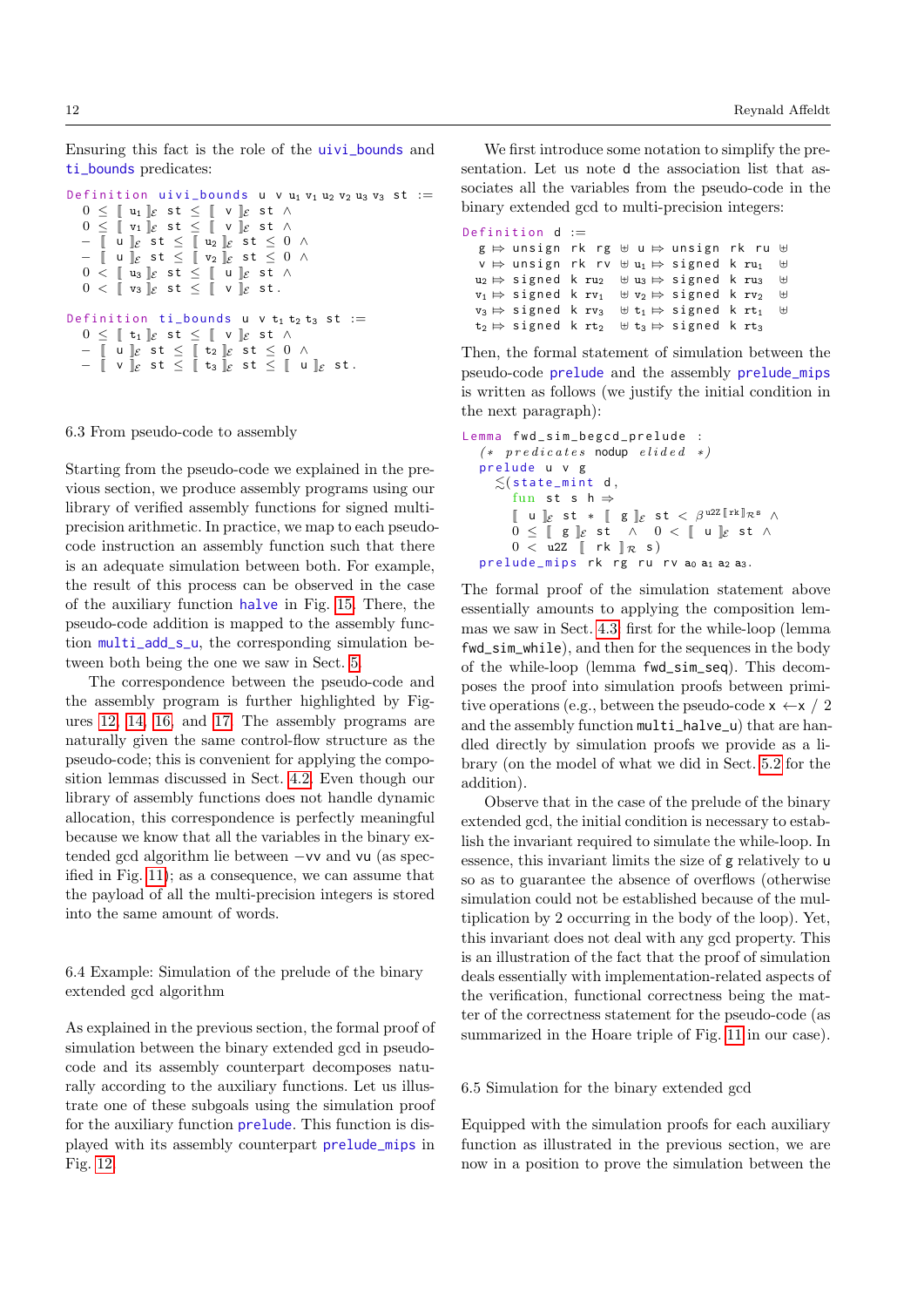```
Definition prelude x y g :=WHILE x \% 2 = 0 && y % 2 = 0 {
     x \leftarrow x / 2;
    y \leftarrow y / 2 ;
     g \leftarrow g \times 2 }.
                                                   Definition prelude_mips :=
                                                      multi\_is\_even\_u\_and rk rx ry a_0 a_1;
                                                      WHILE (bne a_0 r0) {
                                                         multi\_halve\_u rk rx a_0 a_1 a_2 a_3;
                                                         multi\_halve\_u rk ry a_0 a_1 a_2 a_3;
                                                         multi\_double\_u rk rg a_0 a_1 a_2 a_3;
                                                         multi_is_even_u_and rk rx ry a_0 a_1 }.
```
<span id="page-12-0"></span>Fig. 12 Pseudo/assembly code for the prelude function of the binary extended gcd algorithm (see [\[5\]](#page-16-7) for details)

binary extended gcd algorithm and its assembly implementation, simply by appealing to the composition lemmas. The formal statement is displayed in Fig. [13.](#page-12-1)

```
Lemma fwd_sim_begcd :
    (*\ predictes\ nodup\ elided\ *)0 < vu < \beta^k \rightarrow 0 < vv < \beta^k \rightarrowb e g c d g u v u<sub>1</sub> u<sub>2</sub> u<sub>3</sub> v<sub>1</sub> v<sub>2</sub> v<sub>3</sub> t<sub>1</sub> t<sub>2</sub> t<sub>3</sub>
        \lesssim(state_mint d,
            fun st s h \Rightarrow uv_init vu vv u v st \wedgeuv_b ound rk s u v st k)
    begcd_mips rk rg ru rv ru_1 ru<sub>2</sub> ru<sub>3</sub> rv<sub>1</sub> rv<sub>2</sub> rv<sub>3</sub>
                           rt_1 rt_2 rt_3 a_0 a_1 a_2 a_3 a_4 a_5 a_6 a_7 a_8 a_9.
```
<span id="page-12-1"></span>Fig. 13 Simulation for the binary extended gcd algorithm

The association list d was defined in the previous section. The initial condition deserves some explanation. The predicate uv\_init has already been explained in Sect. [6.2.](#page-10-14) The predicate uv\_bound establishes an important link between the pseudo-code inputs and the length of the payload of multi-precision integers in order to guarantee the absence of overflows:

```
0 Definition uv_bound rk s u v st k :=
 \begin{array}{ll} 1 & k = \text{u2Z} & (\lbrack\!\lbrack \ \ \text{r}{\sf k} \ \rbrack\!\rbrack_\mathcal{R} \ \text{s) } \wedge \\ 2 & 0 < k < 2^{31} \ \wedge \end{array}3 \quad 0 \leq \left[ \begin{array}{c} \infty \end{array} \right] u \left[ \begin{array}{c} \infty \end{array} \right] st \leq \beta^{k-1} \wedge 0 \leq \left[ \begin{array}{c} \infty \end{array} \right] v \left[ \begin{array}{c} \infty \end{array} \right] st \leq \beta^{k-1}.
```
<span id="page-12-3"></span>Line [2](#page-12-2) specifies that the length of the payload of the multi-precision integers is smaller than  $2^{31}$ , thus avoiding any conversion issue due to the two's complement notation (this issue was already evoked in Sect. [3.3\)](#page-6-1). Line [3](#page-12-3) specifies that the input values are strictly smaller than  $\beta^{k-1}$  (not  $\beta^k$ ). This latter condition makes it possible to guarantee that there is no overflow during execution. Indeed, as we have explained in Sect. [6.2,](#page-10-14) the values of variables in the pseudo-code are all bounded by the inputs during execution (to be precise, after each invocation of init, halve, reset and subtract). So, at intermediate steps, all the multi-precision integers only require k words of payload. Yet, we cannot rule out the possibility for overflows inside auxiliary functions (consider for example the subtract function). We solve this problem by reserving the kth word of the payload for extra storage. This fact about the variables being bounded transports from the pseudo-code to the assembly code through the state\_mint relation. Since this is a non-trivial part of the proof of correctness of begcd, it is very satisfactory to be able to avoid dealing with this issue directly at the assembly level thanks to the simulation relation.

#### 6.6 Technical aspects of the formalization

We use the Coq proof-assistant extended with SSRe-FLECT  $[13]$ . This is essentially to benefit from SSREflect's concise tactics; our development does not rely crucially on SSREFLECT's library.

The framework for pseudo-code (Sect. [4.1\)](#page-7-0) and the framework for assembly code (Sect. [2.2](#page-2-0) and [3.1\)](#page-4-0) essentially come from previous work [\[1,](#page-16-2) [2,](#page-16-3) [18,](#page-17-8) [19\]](#page-17-15). Since our development is rather long, their availability was important to reduce the formalization burden. These frameworks use two safe axioms: proof irrelevance and the extensionality of predicates [\[30\]](#page-17-16). Proof irrelevance is used to provide finite maps with Leibniz equality. The extensionality of predicates is used to equate equivalent Separation logic assertions (type assert in Sect. [2.2\)](#page-2-0) so that rewriting can be performed using Coq's native rewrite tactic. The Setoid library could have been used as an alternative. The operational semantics and Hoare logics of the pseudo-code and the assembly code are actually two instances of a module that factorizes proofs such as the soundness of Hoare logic. This module can be used to ease instantiation to another assembly language.

The introduction of simulation called for a few extensions to the above frameworks. We extended them with several lemmas to reason about operational semantics (e.g., lemmas to prove termination, see Sect. [5.1\)](#page-9-6). But the main improvement lies maybe in the underlying library for finite maps. We needed to extend this library with lemmas to deal with deletions and projections; this was made necessary by our definition of the relation between arbitrary-precision integers and multi-precision integers (see heap\_mint in Sect. [4.4\)](#page-8-0). We also needed to provide tactics to deal with association lists implemented as finite maps (the d in state\_mint d), e.g., proving automatically that two association lists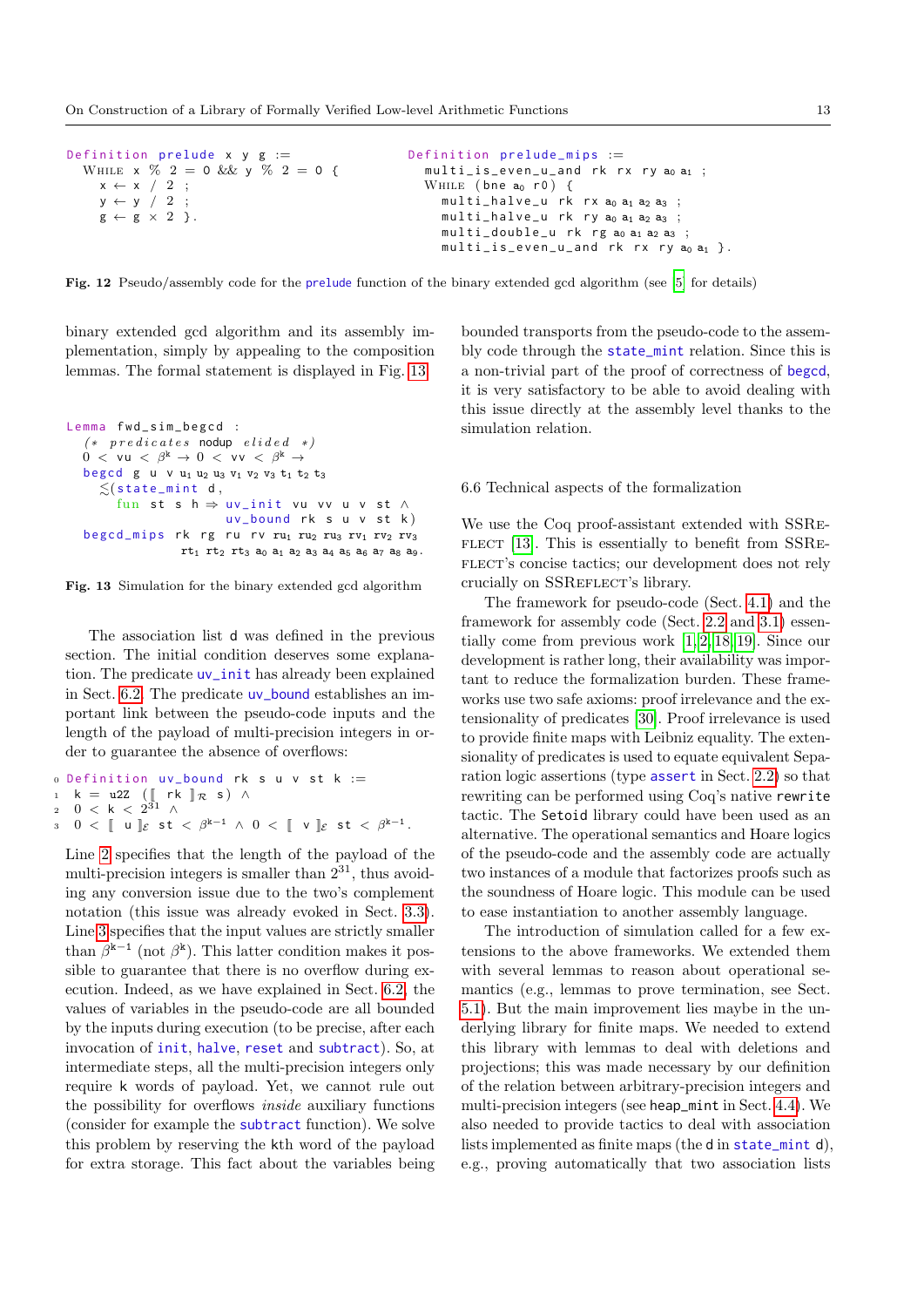Definition init u v u<sub>1</sub> u<sub>2</sub> u<sub>3</sub> v<sub>1</sub> v<sub>2</sub> v<sub>3</sub> t<sub>1</sub> t<sub>2</sub> t<sub>3</sub> :=  $u_1 \leftarrow 1$ ;  $u_2 \leftarrow 0$  ;  $u_3 \leftarrow u$  ;  $v_1 \leftarrow v \quad ;$  $v_2 \leftarrow 1 - u$ ;  $v_3 \leftarrow v$ ; IF  $\theta$   $\%$  2 = 1 THEN  $\mathtt{t_1} \gets 0$  ;  $t_2 \leftarrow -1$  ;  $t_3 \leftarrow -$  v Else  $t_1 \leftarrow 1$ ;  $t_2 \leftarrow 0$ ;  $t_3 \leftarrow u$ .

```
Definition init_mips :=multi\_{one} su_1 rk a_0 a_1 a_2 a_3;
   multi _zero _s ru<sub>2</sub>;
   copy_s_u rk ru<sub>3</sub> ru a_0 a_1 a_2 a_3;
   copy_s_u rk rv<sub>1</sub> rv a<sub>0</sub> a<sub>1</sub> a<sub>2</sub> a<sub>3</sub>
   multi_one_s rv<sub>2</sub> rk a<sub>0</sub> a<sub>1</sub> a<sub>2</sub> a<sub>3</sub> ;
   multi\_sub\_s\_u rk rv<sub>2</sub> ru a<sub>0</sub> a<sub>1</sub> a<sub>2</sub> a<sub>3</sub> a<sub>4</sub> a<sub>5</sub> a<sub>6</sub> ;
   copy_s_u rk rv<sub>3</sub> rv a_0 a_1 a_2 a_3;
   multi_is_e v en_u rk ru a_0 ;
   IF<sub>-BEQ</sub> a_0, r0 THEN
       multi\_zero\_s rt_1 ;
       multi\_one\_s rt<sub>2</sub> rk a<sub>0</sub> a<sub>1</sub> a<sub>2</sub> a<sub>3</sub> ;
       multi_negate rt<sub>2</sub> a<sub>0</sub> ;
       copy_s_u rk rt_3 rv a_0 a_1 a_2 a_3;
       multi negate rt_3 a<sub>0</sub>
   Else
       multi_one_s rt_1 rk a_0 a_1 a_2 a_3;
        multi\_zero\_s rt_2 ;
       copy_s_u rk rt3 ru ao a1 a2 a3.
```
<span id="page-13-0"></span>Fig. 14 Pseudo/assembly code for the init function of the binary extended gcd algorithm (see [\[5\]](#page-16-7) for details)

```
Definition halve u v t_1 t_2 t_3 :=
    IF t_1 % 2 = 0 & & t_2 % 2 = 0 THEN
       t_1 \leftarrow t_1 / 2 ;
       t_2 \leftarrow t_2 / 2 ;
       t_3 \leftarrow t_3 / 2Else
        t_1 \leftarrow (t_1 + v) / 2;
       t_2 \leftarrow (t_2 - u) / 2;
        t_3 \leftarrow t_3 / 2.
                                                                                        Definition halve mips :=multi_is\_even_s_and rt_1 rt_2 a_0 a_1 a_2 a_3 ;IFBNE a_0 , r0 THEN
                                                                                                 multi\_halve\_s rt_1 a<sub>0</sub> a<sub>1</sub> a<sub>2</sub> a<sub>3</sub> a<sub>4</sub> a<sub>5</sub> ;
                                                                                                 multi\_halve\_s rt<sub>2</sub> a<sub>0</sub> a<sub>1</sub> a<sub>2</sub> a<sub>3</sub> a<sub>4</sub> a<sub>5</sub>multi_hal ve srt_3 a<sub>0</sub> a<sub>1</sub> a<sub>2</sub> a<sub>3</sub> a<sub>4</sub> a<sub>5</sub>
                                                                                            Else
                                                                                                 multi\_add_s_u rk rt<sub>1</sub> rv a_0 a_1 a_2 a_3 a_4 a_5 a_6;
                                                                                                 multi_hallow 2 s rt_1 a_0 a_1 a_2 a_3 a_4 a_5 ;multi\_sub\_s\_u rk rt<sub>2</sub> ru a<sub>0</sub> a<sub>1</sub> a<sub>2</sub> a<sub>3</sub> a<sub>4</sub> a<sub>5</sub> a<sub>6</sub> ;
                                                                                                 multi_halve_s rt_2 a_0 a_1 a_2 a_3 a_4 a_5 ;{\tt multi\_halve\_s}rt_3 a<sub>0</sub> a<sub>1</sub> a<sub>2</sub> a<sub>3</sub> a<sub>4</sub> a<sub>5</sub>.
```
<span id="page-13-1"></span>Fig. 15 Pseudo/assembly code for the halve function of the binary extended gcd algorithm (see [\[5\]](#page-16-7) for details)

```
Definition reset
          u v u<sub>1</sub> u<sub>2</sub> u<sub>3</sub> v<sub>1</sub> v<sub>2</sub> v<sub>3</sub> t<sub>1</sub> t<sub>2</sub> t<sub>3</sub> :=
      IF t_3 \geq 0 Then
          u_1 \leftarrow t_1;
          u_2 \leftarrow t_2 ;
          u_3 \leftarrow t_3Else
          v_1 \leftarrow v - t_1;
          v_2 \leftarrow - (u + t_2);
          v_3 \leftarrow -t_3.
                                                                                                                    Definition reset\_mips :=pick\_sign rt_3 a_0 a_1;
                                                                                                                          IFB GEZ a_1 THEN
                                                                                                                                 copy_S_S ru<sub>1</sub> rt<sub>1</sub> a<sub>0</sub> a<sub>1</sub> a<sub>2</sub> a<sub>3</sub> a<sub>4</sub> a<sub>5</sub> ;
                                                                                                                                copy_S_S ru<sub>2</sub> rt<sub>2</sub> a<sub>0</sub> a<sub>1</sub> a<sub>2</sub> a<sub>3</sub> a<sub>4</sub> a<sub>5</sub> ;
                                                                                                                                 copy_s_s ru<sub>3</sub> rt<sub>3</sub> a<sub>0</sub> a<sub>1</sub> a<sub>2</sub> a<sub>3</sub> a<sub>4</sub> a<sub>5</sub>
                                                                                                                          Else
                                                                                                                                multi_sub_s_s_u rk rv_1 rt<sub>1</sub> rv a<sub>0</sub> a<sub>1</sub> a<sub>2</sub> a<sub>3</sub> a<sub>4</sub> a<sub>5</sub> a<sub>6</sub> a<sub>7</sub> ;
                                                                                                                                multi_n e ate rv_1 a_0;
                                                                                                                                multi\_add\_s\_s\_u rk rv<sub>2</sub> rt<sub>2</sub> ru a<sub>0</sub> a<sub>1</sub> a<sub>2</sub> a<sub>3</sub> a<sub>4</sub> a<sub>5</sub> a<sub>6</sub> a<sub>7</sub> ;
                                                                                                                                multi_n e ate rv_2 a_0;
                                                                                                                                copy_S_S rv<sub>3</sub> rt<sub>3</sub> a<sub>0</sub> a<sub>1</sub> a<sub>2</sub> a<sub>3</sub> a<sub>4</sub> a<sub>5</sub> ;
                                                                                                                                multi_n e ate rv_3 a_0.
```
<span id="page-13-2"></span>Fig. 16 Pseudo/assembly code for the reset function of the binary extended gcd algorithm (see [\[5\]](#page-16-7) for details)

are disjoint. This part of the development is reusable because it is not tied to the target programming languages. The file that defines simulations and proves related properties (Sect. [4.2](#page-7-1)[–4.4\)](#page-8-0) amounts to 2480 lines of Coq script (coqwc figures).

Table [1](#page-15-0) provides an overview of the arithmetic functions discussed in this paper. It complements previous work [\[1,](#page-16-2)[2\]](#page-16-3) on unsigned modular arithmetic (see Sect. [7\)](#page-14-0). The library that makes possible the verification of the binary extended gcd algorithm consists of a total of 313 lines of assembly code, spread over 25 functions. Almost all functions come with correctness proofs in the form of Hoare triples (for a total of 7746 lines of Coq script). Most functions are equipped with simula-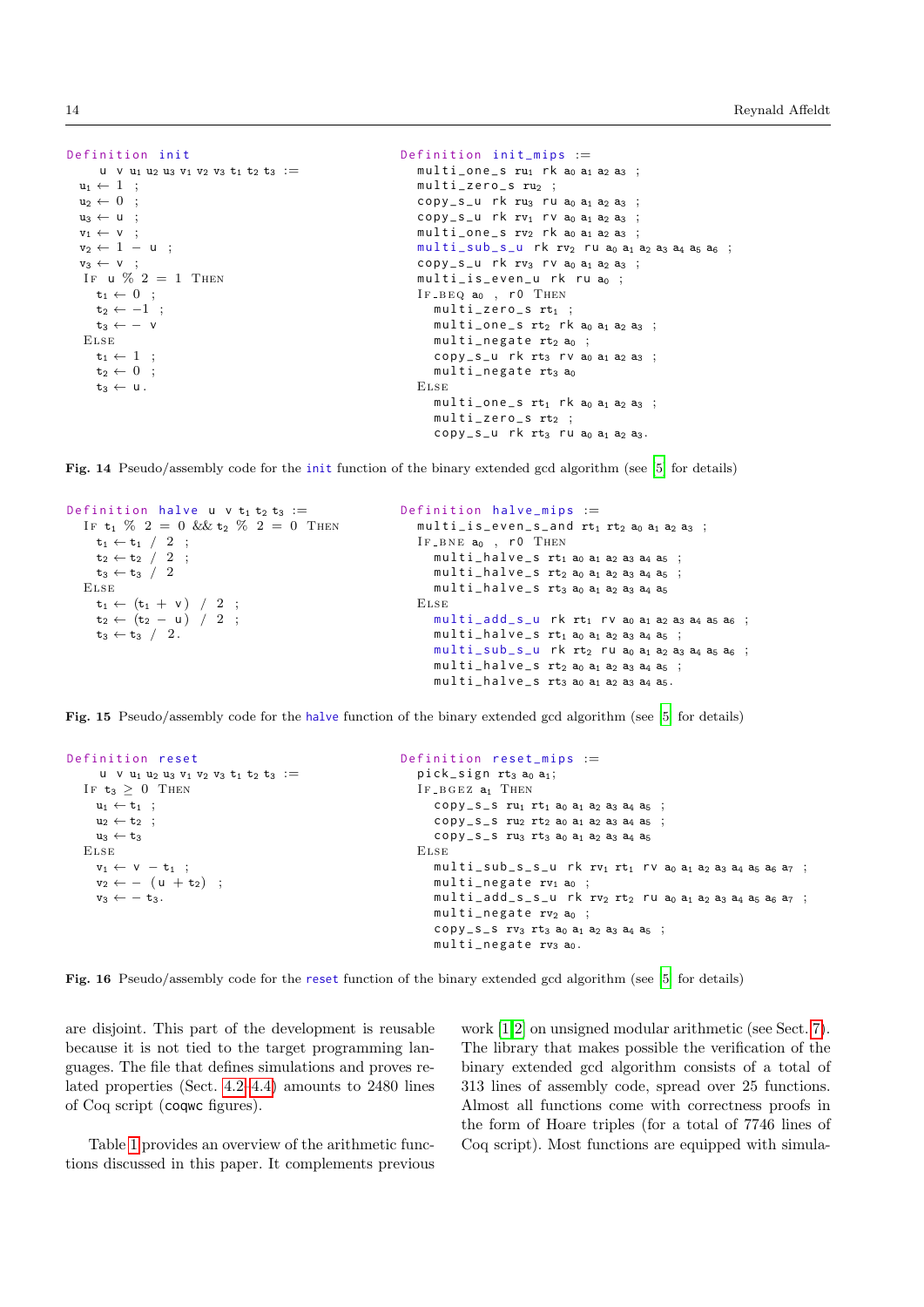```
Definition subtract
           u v u<sub>1</sub> u<sub>2</sub> u<sub>3</sub> v<sub>1</sub> v<sub>2</sub> v<sub>3</sub> t<sub>1</sub> t<sub>2</sub> t<sub>3</sub> :=
     t_1 \leftarrow u_1 - v_1;
    t_2 \leftarrow u_2 - v_2 ;
     t_3 \leftarrow u_3 - v_3;
      IF 0 \geq t_1 THEN
           t_1 \leftarrow t_1 + v;
           t_2 \leftarrow t_2 - uElse
            s k i p .
                                                                                                                              Definition subtract_mips :=multi\_sub\_s\_s\_s rk rt<sub>1</sub> ru<sub>1</sub> rv<sub>1</sub> a<sub>0</sub> a<sub>1</sub> a<sub>2</sub> a<sub>3</sub> a<sub>4</sub> a<sub>5</sub> a<sub>6</sub> a<sub>7</sub> a<sub>8</sub> ;
                                                                                                                                    multi\_sub\_s\_s\_s rk rt<sub>2</sub> ru<sub>2</sub> rv<sub>2</sub> a<sub>0</sub> a<sub>1</sub> a<sub>2</sub> a<sub>3</sub> a<sub>4</sub> a<sub>5</sub> a<sub>6</sub> a<sub>7</sub> a<sub>8</sub> ;
                                                                                                                                    multi\_sub\_s\_s\_s rk rt<sub>3</sub> ru<sub>3</sub> rv<sub>3</sub> a<sub>0</sub> a<sub>1</sub> a<sub>2</sub> a<sub>3</sub> a<sub>4</sub> a<sub>5</sub> a<sub>6</sub> a<sub>7</sub> a<sub>8</sub> ;
                                                                                                                                    pick sign rt_1 ao a<sub>1</sub>:
                                                                                                                                    IF BLEZ a<sub>1</sub> THEN
                                                                                                                                          multi\_add\_s\_u rk rt<sub>1</sub> rv a<sub>0</sub> a<sub>1</sub> a<sub>2</sub> a<sub>3</sub> a<sub>4</sub> a<sub>5</sub> a<sub>6</sub> ;
                                                                                                                                          multi\_sub\_s_u rk rt<sub>2</sub> ru a<sub>0</sub> a<sub>1</sub> a<sub>2</sub> a<sub>3</sub> a<sub>4</sub> a<sub>5</sub> a<sub>6</sub>
                                                                                                                                    Else
                                                                                                                                          nop.
```
<span id="page-14-1"></span>Fig. 17 Pseudo/assembly code for the subtract function of the binary extended gcd algorithm (see [\[5\]](#page-16-7) for details)

tion proofs (for a total of 4753 lines of Coq script). The binary extended gcd algorithm is written with 49 lines of pseudo-code and 68 lines of assembly code (using the library of functions above). The simulation proof for the binary extended gcd algorithm consists of 1466 lines of a systematic Coq script.

We did not seek for brevity in Coq scripts so that above figures have to be understood as improvable upper bounds.

## <span id="page-14-0"></span>7 Related Work

Verification of assembly programs using proof-assistants is not a new topic. The complexity of dealing with lowlevel aspects has already triggered much research. Tan and Appel tackled the problem of reasoning about unstructured control-flow [\[28\]](#page-17-17). They proposed a program logic that handles multiple-entry and multiple-exit program fragments in a way that makes possible modular reasoning. It has been instantiated to SPARC machine code, proved sound in Twelf, and applied to establish safety properties for proof-carrying code. Myreen and Gordon addressed the issue of Hoare logic reasoning for realistically modeled machine code [\[22\]](#page-17-18). They model finite data and finite memory, and their Hoare logic still accounts for multiple-entry and multiple-exit program fragments using position-dependent specifications. It has been in particular instantiated to ARM machine code and applied to the verification of arithmetic operations [\[23\]](#page-17-1). In subsequent work, Myreen also provided a solution to the problem of verification of selfmodifying code by treating code as data in an even more precise model that includes an instruction cache [\[24\]](#page-17-19). The corresponding Hoare logic has been instantiated to x86 machine code and applied to the verification of just-in-time compilers. In our work, we do not support advanced reasoning features about unstructured control-flow, position-dependent or self-modifying code because they are not required to implement arithmetic functions. Still, our model of SmartMIPS is realistic enough (data and memory are finite [\[1\]](#page-16-2)) so that veri-

fied programs can be turned to standard SmartMIPS programs (with labeled jumps) via certified compilation [\[2\]](#page-16-3).

As already explained in Sect. [1,](#page-0-0) there exist other experiments about formal verification of low-level unsigned multi-precision arithmetic. In previous work, we formally verified in the Coq proof-assistant several other assembly functions for unsigned multi-precision arithmetic [\[1,](#page-16-2) [2\]](#page-16-3). In fact, modular multiplication, modular squaring, and modular exponentiation (all based on the Montgomery multiplication) as well as pseudo-random number generation (the Blum-Blum-Shub algorithm) come as a complement to the library summarized in Table [1.](#page-15-0) Myreen and Gordon also verified some modular arithmetic written in machine code in the HOL proofassistant [\[23\]](#page-17-1). Their experiment illustrates an original approach that splits verification of machine code between verification of a functional version of the algorithm and a proof that the machine code implements the functional version. Berghofer also carried out verification of multi-precision arithmetic [\[7\]](#page-16-4) but with a higher-level language: the SPARK subset of Ada. The standard tool suite for Spark comprises a generator of verification conditions that are passed to an automatic verifier; when automation fails, it reverts to an interactive verification tool to which reasoning rules can be added without rigorous consistency checks. This is this interactive verification tool that Berghofer proposes to replace with the Isabelle/HOL proof-assistant. The resulting environment has been applied to the verification of a library for multi-precision integers. It features functions similar to Table [1](#page-15-0) and our previous work [\[1,](#page-16-2) [2\]](#page-16-3) but does not seem to address signed multi-precision arithmetic. Our work therefore appears as an original effort to build a fully-formalized library of low-level multi-precision arithmetic encompassing signed multiprecision arithmetic.

All things being relative, our approach shares similarities with the one used to formally verify the seL4 microkernel [\[10,](#page-16-11)[32\]](#page-17-13) in Isabelle/HOL. There also, refinement is established by forward simulation, itself proved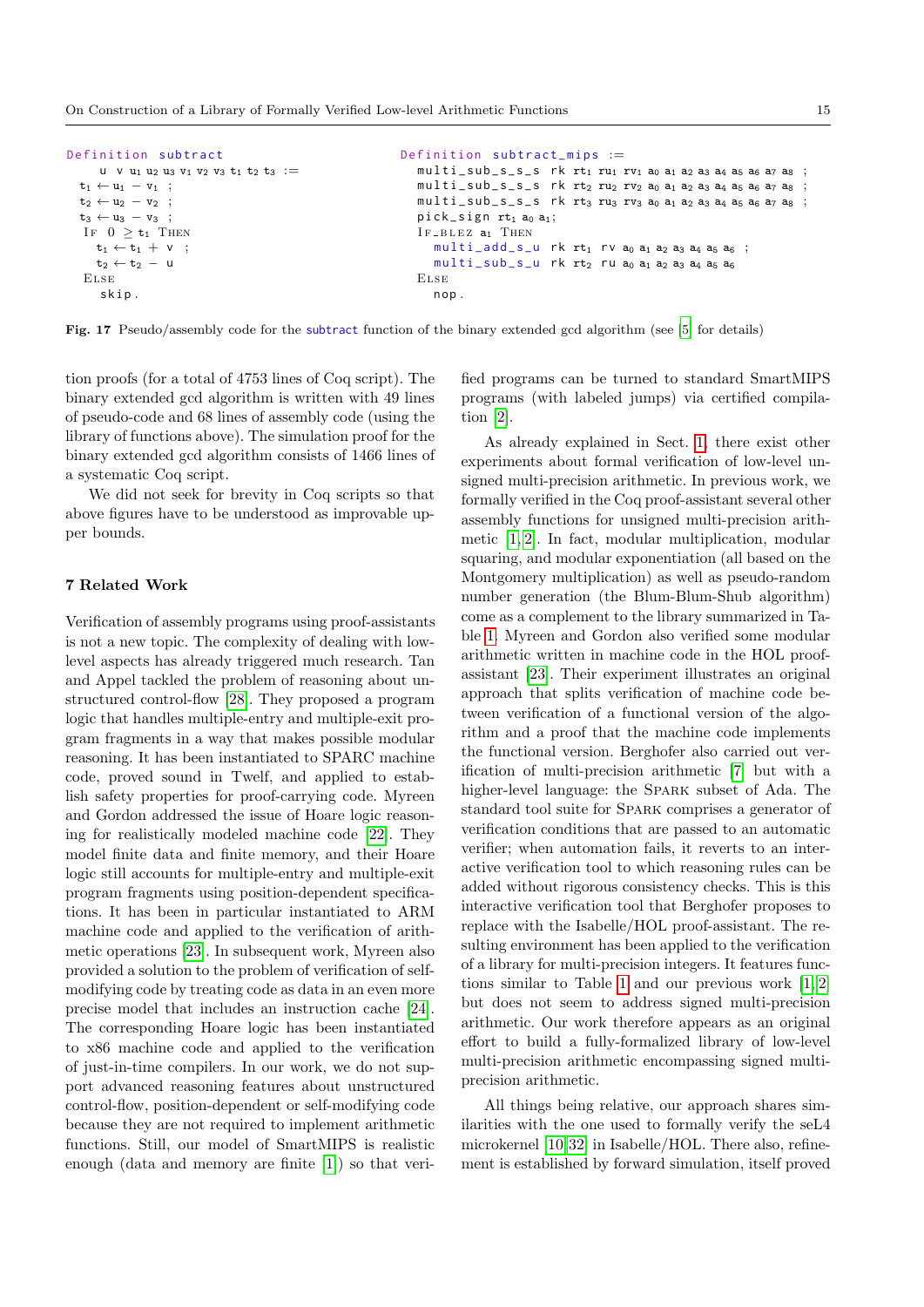| Description                                                                       |                                                             | Proof scripts                       | Assembly $(l.o.c.)$ |
|-----------------------------------------------------------------------------------|-------------------------------------------------------------|-------------------------------------|---------------------|
| Arithmetic computations                                                           |                                                             |                                     |                     |
| $x \leftarrow 0$                                                                  | x unsigned                                                  | multi_zero_u_{prg,triple,simu}.v    | 6                   |
|                                                                                   | x signed                                                    | multi_zero_s_{prg,triple,simu}.v    | $\mathbf{1}$        |
| $x \leftarrow 1$                                                                  | x unsigned                                                  | multi_one_u_{prg,triple,simu}.v     | 3                   |
|                                                                                   | x signed                                                    | multi_one_s_{prg,triple,simu}.v     | 12                  |
| $x \leftarrow x$ / 2                                                              | x unsigned                                                  | multi_halve_u_{prg,triple,simu}.v   | 13                  |
|                                                                                   | x signed                                                    | multi_halve_s_{prg,triple,simu}.v   | 22                  |
| $x \leftarrow x * 2$                                                              | x unsigned                                                  | multi_double_u_{prg,triple,simu}.v  | 12                  |
| $x \leftarrow y$                                                                  | x signed, y unsigned                                        | copy_s_u_{prg,triple,simu}.v        | $\,7$               |
|                                                                                   | x, y signed                                                 | copy_s_s_{prg,triple,simu}.v        | $8\,$               |
| $x \leftarrow -x$                                                                 | x signed                                                    | multi_negate_{prg,triple,simu}.v    | 3                   |
| $x++$                                                                             | x unsigned                                                  | multi_incr_u_{prg,triple}.v         | 15                  |
| $x \leftarrow x + y$                                                              | x, y unsigned                                               | multi_add_u_u_{prg,triple}.v        | 12                  |
|                                                                                   | x signed, y unsigned                                        | multi_add_s_u_{prg,triple,simu}.v   | 27                  |
| $z \leftarrow x + y$                                                              | z, x, y unsigned                                            | multi_add_u_u_u_triple.v            |                     |
|                                                                                   | z, x signed, y unsigned                                     | multi_add_s_s_u_{prg,triple,simu}.v | 24                  |
| $x \leftarrow x - y$                                                              | x, y unsigned                                               | multi_sub_u_u_{L,R}_{prg,triple}.v  | 19                  |
|                                                                                   | x signed, y unsigned                                        | multi_sub_s_u_{prg,triple,simu}.v   | 28                  |
|                                                                                   | x, y signed                                                 | multi_sub_s_s_{prg,triple,simu}.v   | 9                   |
| $Z \leftarrow X - V$                                                              | z, x, y unsigned                                            | multi_sub_u_u_u_triple.v            |                     |
|                                                                                   | z, x signed, y unsigned                                     | multi_sub_s_s_u_{prg,triple,simu}.v | 34                  |
|                                                                                   | z, x, y signed                                              | multi_sub_s_s_s_{prg,triple,simu}.v | 10                  |
| Arithmetic tests                                                                  |                                                             |                                     |                     |
| $x=y, xy$                                                                         | x, y unsigned                                               | multi_lt_{prg,triple,simu}.v        | 15                  |
| sign of x                                                                         | x signed                                                    | pick_sign_{prg,triple,simu}.v       | 9                   |
| parity                                                                            | x unsigned                                                  | multi_is_even_u_{prg,triple,simu}.v | 6                   |
|                                                                                   | x signed                                                    | multi_is_even_s_{prg,triple,simu}.v | 8                   |
|                                                                                   | x, y unsigned                                               | multi_is_even_u_and_{prg,simu}.v    | $\sqrt{3}$          |
| $\mathsf{x}\overset{?}{=}0$                                                       | x unsigned                                                  | multi_is_zero_u_{prg,triple}.v      | $\overline{7}$      |
| Binary extended gcd algorithm                                                     |                                                             |                                     |                     |
| Correctness for the pseudo-code (Fig. 10) and variants<br>begcd.v                 |                                                             |                                     |                     |
| Simulation for the prelude auxiliary function (Fig. 12)                           |                                                             | begcd_mips_prelude.v                | $6\phantom{.}6$     |
|                                                                                   | Simulation for the <i>init</i> auxiliary function (Fig. 14) | begcd_mips_init.v                   | 18                  |
| Simulation for the $halve$ auxiliary function (Fig. 15)                           |                                                             | begcd_mips_halve.v                  | 11                  |
| Simulation for the reset auxiliary function (Fig. 16)                             |                                                             | begcd_mips_reset.v                  | 12                  |
| Simulation for the subtract auxiliary function (Fig. 17)<br>begcd_mips_subtract.v |                                                             |                                     | $\boldsymbol{9}$    |
| Simulation for the begcd main function (Fig. 20)<br>begcd_mips.v                  |                                                             |                                     | 12                  |

<span id="page-15-0"></span>Table 1 Overview of our library of formally verified low-level arithmetic functions (see [\[1,](#page-16-2) [2\]](#page-16-3) for modular arithmetic)

using Hoare logic. A first refinement step relates an abstract specification and an executable model; a second refinement step relates the executable model and a C implementation. It is tempting but difficult to compare the pseudo-code in our work with the abstract specification above because the latter is more detailed: it features nondeterminism, abstract functions are used to model pointers, some parts of the model are very concrete (e.g., decoding of machine registers to feed system calls [\[10\]](#page-16-11)). Similarly, the executable model of seL4 is (essentially) a Haskell program that describes the lowlevel design with a high degree of detail (it uses machine words, doubly linked lists, etc.); as a consequence, the C source code may make small optimizations but is structurally similar [\[32\]](#page-17-13). In comparison, a pseudo-code instruction and a related assembly function in our work seem more apart than the executable model and the C implementation in [\[32\]](#page-17-13). Our work may have informative value because we are dealing with simulation and assembly whereas assembly is out of scope in [\[10,](#page-16-11) [32\]](#page-17-13).

Simulation proofs are also at the heart of the formal verification of the compiler of Leroy [\[16\]](#page-17-11). In this work, relations are established between the languages of each compiler pass. In our work, the relation is established between pseudo-code and assembly, that are more apart than two consecutive intermediate compilation languages. Indeed, our goal departs from the one of certifying a set of program transformations (streamlined as a compiler) in that we aim at providing a library to ease formal proof of correctness about hand-written assembly programs.

Yang has already combined simulation and Separation logic in the form of relational Hoare logic [\[33\]](#page-17-20), that Crespo and Kunz mechanized [\[11\]](#page-16-12). In relational Separation logic, the programs that are related are written in the same abstract, high-level language (storage is limited to integers and there are native list values).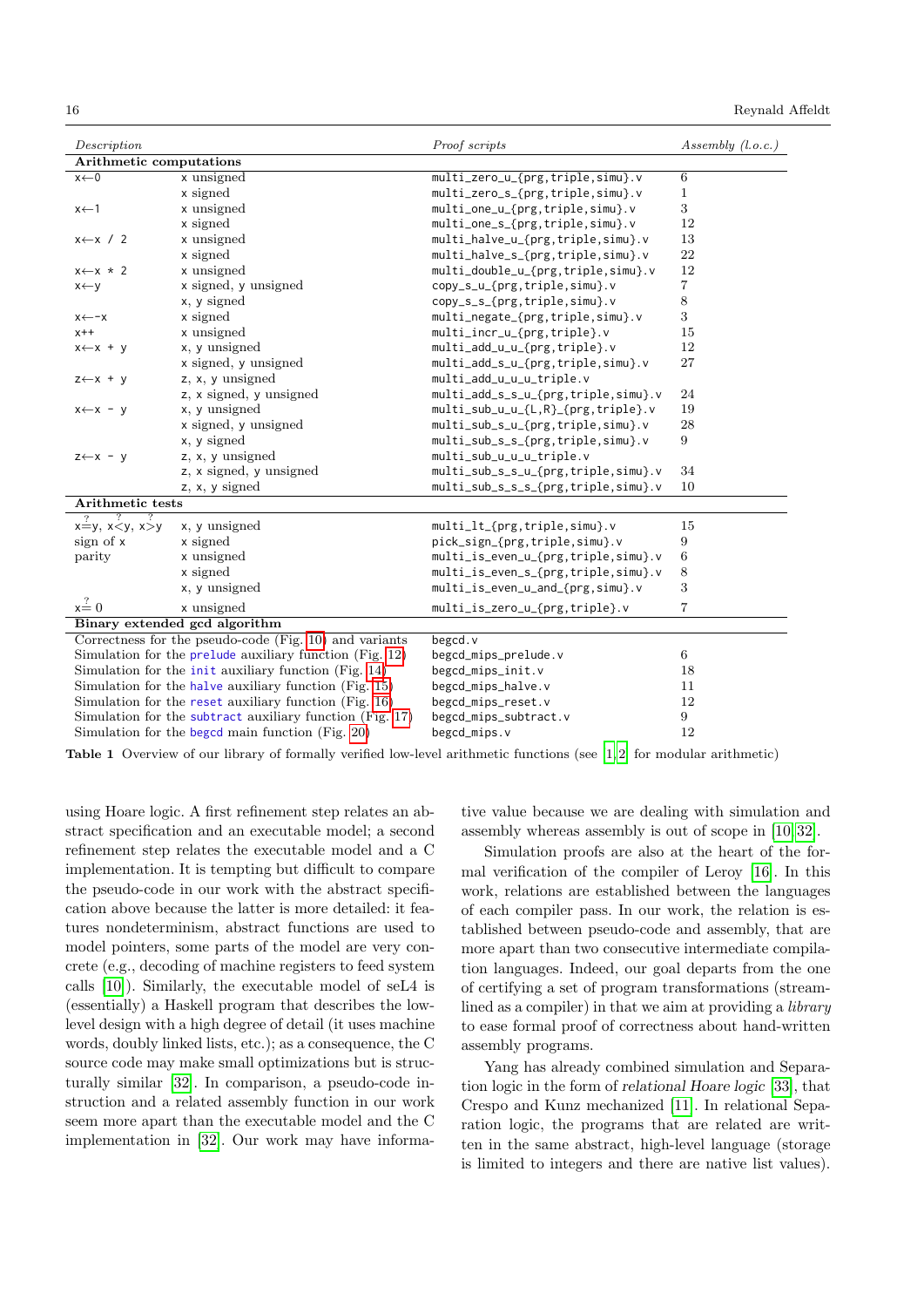In contrast, we relate very different programming languages (one of them being a realistic assembly language) and are seeking to establish data refinement rather than program equivalence. Also, the validating experiment by Yang [\[33\]](#page-17-20) (the Schorr-Waite algorithm) is much smaller and therefore technically addresses different issues. Yet, Crespo and Kunz [\[11\]](#page-16-12) hint at improvements to go beyond structurally equivalent programs, which, in our case, is an extension that highlyoptimized assembly code is bound to call for.

Our work is about the verification of implementations of multi-precision arithmetic. It naturally raises the question of the verification of implementations of multiple-precision floating-point computations. This issue is certainly more challenging, in particular in terms of specification because floating-point arithmetic is used to implement an approximation of real numbers. To tackle this problem, Boldo and Melquiond have recently been developing a library for proving floating-point algorithms in Coq [\[8\]](#page-16-13).

## <span id="page-16-8"></span>8 Conclusion

We proposed an approach for the construction of a library of formally verified low-level arithmetic functions. We introduced a formalization of data structures for signed multi-precision arithmetic. Using this formalization, it becomes possible to formally verify basic assembly functions about signed multi-precision arithmetic. This is done directly, by appealing in particular to the frame rule of Separation logic to handle composition of code. In order to deal with larger functions (beyond primitive operations such as addition), we proposed an approach based on simulation. It consists in showing formally a simulation relation between the pseudo-code and the assembly, so that the pseudo-code can serve as a specification of the implementation, as this is usually done in standard handbooks, and as it is expected by programmers. Simulation are proved directly for the most primitive arithmetic functions so as to produce a library of simulation proofs. Table [1](#page-15-0) gives an overview of the library we have constructed in this way. Using such a library, one can then work compositionally to establish simulation for larger functions. This latter point was illustrated thoroughly with an assembly implementation of the binary extended gcd algorithm.

In the simulation proofs, we made the hypothesis that multi-precision integers share the same length, but since we use pointers in the data structure for signed integers, we can extend our work to deal with variable size multi-precision integers. We plan to do so by connection with a formal model for the C programming language that we have been developing in the context

of another project [\[4\]](#page-16-14), so that dynamic allocation can be provided by C's malloc. As an application of the resulting library, we plan to investigate the trustful implementation of realistic cryptographic schemes.

## References

- <span id="page-16-2"></span>1. Affeldt, R., Marti, N.: An Approach to Formal Verification of Arithmetic Functions in Assembly. In: Proceedings of the 11th Annual Asian Computing Science Conference. LNCS, vol. 4435, pp. 346–360. Springer, Heidelberg (2008)
- <span id="page-16-3"></span>2. Affeldt, R., Nowak, D., Yamada, K.: Certifying Assembly with Formal Security Proofs: the Case of BBS. Sci. Comput. Program, 77(10–11), 1058–1074 (2012)
- <span id="page-16-0"></span>3. Affeldt, R.: On Construction of a Library of Formally Verified Low-level Arithmetic Functions. In: Proceedings of the 27th ACM SIGAPP Symposium On Applied Computing (SAC 2012), Software Verification and Testing Track, vol. 2, pp. 1326-1331. ACM (2012)
- <span id="page-16-14"></span>4. Affeldt, R., Marti, N.: Towards Formal Verification of TLS Network Packet Processing Written in C. In: Proceedings of the 7th ACM SIGPLAN Workshop on Programming Languages meets Program Verification (PLPV 2013), pp. 35– 46. ACM (2013)
- <span id="page-16-7"></span>5. Affeldt, R.: A Library for Formal Verification of Low-level Programs. Coq documentation. [http://staff.aist.go.jp/](http://staff.aist.go.jp/reynald.affeldt/coqdev) [reynald.affeldt/coqdev](http://staff.aist.go.jp/reynald.affeldt/coqdev) (last access: 2013/02/25).
- <span id="page-16-9"></span>6. Benton, N.: Simple relational correctness proofs for static analyses and program transformations. In: Proceedings of the 31st ACM SIGPLAN-SIGACT Symposium on Principles of Programming Languages (POPL 2004), pp. 14–25. ACM (2004)
- <span id="page-16-4"></span>7. Berghofer, S.: Verification of Dependable Software using Spark and Isabelle. In: Proceedings of the 6th International Workshop on Systems Software Verification Proceedings, pp. 48–65 (2011)
- <span id="page-16-13"></span>8. Boldo, S., Melquiond, G.: Flocq: A Unified Library for Proving Floating-Point Algorithms in Coq. In: Proceedings of the 20th IEEE Symposium on Computer Arithmetic (ARITH 2011), pp. 243–252. IEEE Computer Society (2011)
- <span id="page-16-1"></span>9. Brent, R.P., Zimmermann, P.: Modern Computer Arithmetic. Version 0.5.9 (7 October 2010). Available at [http:](http://www.loria.fr/~zimmerma/mca/mca-cup-0.5.9.pdf) [//www.loria.fr/˜zimmerma/mca/mca-cup-0.5.9.pdf](http://www.loria.fr/~zimmerma/mca/mca-cup-0.5.9.pdf) (last access: 2012/12/03). Final version published by Cambridge University Press (2010)
- <span id="page-16-11"></span>10. Cock, D., Klein, G., Sewell, T.: Secure Microkernels, State Monads and Scalable Refinement. In: Proceedings of the 21st International Conference on Theorem Proving in Higher Order Logics (TPHOLs 2008). LNCS, vol. 5170, pp. 167–182. Springer, Heidelberg (2008)
- <span id="page-16-12"></span>11. Crespo, J.M., Kunz, C.: A Machine-Checked Framework for Relational Separation Logic. In: Proceedings of the 9th International Conference on Software Engineering and Formal Methods (SEFM 2011). LNCS, vol. 7041, pp. 122–137. Springer, Heidelberg (2011)
- <span id="page-16-5"></span>12. ElGamal, T.: A public key cryptosystem and a signature scheme based on discrete logarithms. IEEE Transactions on Information Theory 31(4), 469–472 (1985)
- <span id="page-16-10"></span>13. Gonthier, G., Mahboubi, A., Tassi, E.: A Small Scale Reflection Extension for the Coq System. Technical Report 6455. Version 11. INRIA (2012)
- <span id="page-16-6"></span>14. Hur, C.-K., Dreyer, D.: A Kripke logical relation between ML and assembly. In: Proceedings of the 38th ACM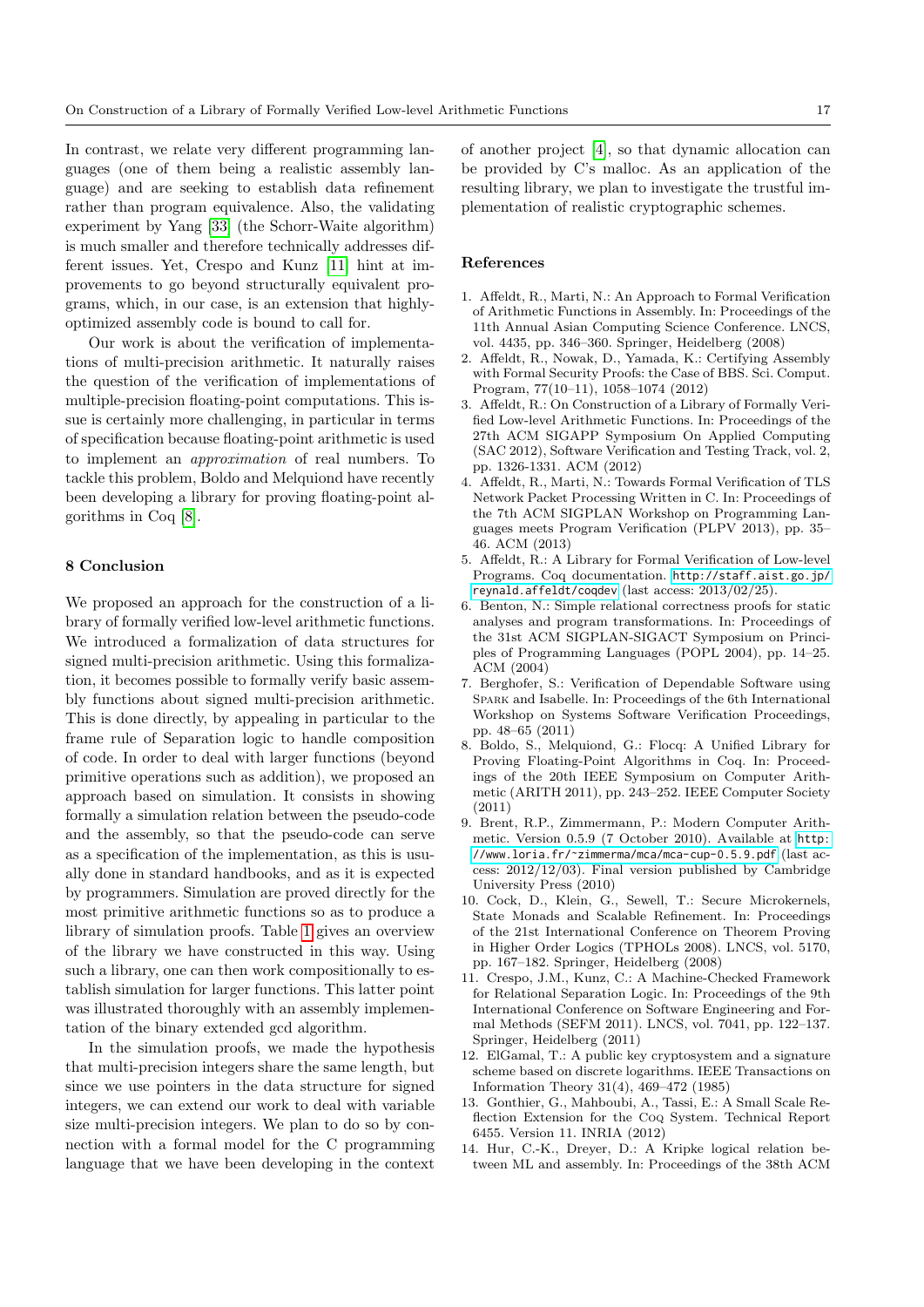SIGPLAN-SIGACT Symposium on Principles of Programming Languages. pp. 133–146. ACM (2011)

- <span id="page-17-14"></span>15. Knuth, D.E.: The Art of Computer Programming. Vol. 2, 3rd edition. Addison-Wesley (1997)
- <span id="page-17-11"></span>16. Leroy, X.: A formally verified compiler back-end. J. Autom. Reasoning. 43(4), 363–446 (2009)
- <span id="page-17-12"></span>17. Lynch, N.A., Vaandrager, F.W.: Forward and Backward Simulations Part I: Untimed Systems. Inform. Comput. 121(2), 214–233 (1995)
- <span id="page-17-8"></span>18. Marti, N., Affeldt, R., Yonezawa, A.: Formal Verification of the Heap Manager of an Operating System using Separation Logic. In: Proceedings of the 8th International Conference on Formal Engineering Methods (ICFEM 2006). LNCS, vol. 4260, pp. 400-419. Springer, Heidelberg (2006).
- <span id="page-17-15"></span>19. Marti, N., Affeldt, R.: A Certified Verifier for a Fragment of Separation Logic. Computer Software 25(3), 135– 147 (2008)
- <span id="page-17-6"></span>20. Menezes, A.J., van Oorschot, P.C., Vanstone, S.A.: Handbook of Applied Cryptography. 5th printing. CRC Press (2001)
- <span id="page-17-3"></span>21. MIPS Technologies: MIPS32 4KS Processor Core Family Software User's Manual (2001)
- <span id="page-17-18"></span>22. Myreen, M.O., Gordon, M.J.C.: Hoare Logic for Realistically Modelled Machine Code. In: Proceedings of the 13th International Conference on Tools and Algorithms for the Construction and Analysis of Systems (TACAS 2007). LNCS, vol. 4424, pp. 568–582. Springer, Heidelberg (2007)
- <span id="page-17-1"></span>23. Myreen, M., Gordon, M.: Verification of Machine Code Implementations of Arithmetic Functions for Cryptography. In: TPHOLs Emerging Trends Proceedings. Technical report 364/07. Department of Computer Science, University of Kaiserslautern (2007)
- <span id="page-17-19"></span>24. Myreen, M.O.: Verified just-in-time compiler on x86. In: Proceedings of the 37th ACM SIGPLAN-SIGACT Symposium on Principles of Programming Languages (POPL 2010), pp. 107–118. ACM (2010)
- <span id="page-17-7"></span>25. Reynolds, J.C.: The Craft of Programming. Prentice-Hall International (1981).
- <span id="page-17-4"></span>26. Reynolds, J.C.: Separation Logic: A Logic for Shared Mutable Data Structures. In: Proceedings of the 17th IEEE Symposium on Logic in Computer Science (LICS 2002), pp. 55–74. IEEE Computer Society (2002)
- <span id="page-17-5"></span>27. Shoup, V.: NTL: A Library for doing Number Theory. Version 5.5.2. Available at <http://www.shoup.net/ntl> (last access: 2012/12/03) (2009)
- <span id="page-17-17"></span>28. Tan, G., Appel, A.W.: A Compositional Logic for Control Flow. In: Proceedings of the 7th International Conference on Verification, Model Checking, and Abstract Interpretation (VMCAI 2006). LNCS, vol. 3855, pp. 80–94. Springer, Heidelberg (2006)
- <span id="page-17-2"></span>29. The Coq Proof Assistant: Reference Manual. Ver. 8.4. Available at <http://coq.inria.fr>. INRIA (2012)
- <span id="page-17-16"></span>30. The Coq Proof Assistant: Frequently Asked Questions. Available at <http://coq.inria.fr/faq>. INRIA (2012)
- <span id="page-17-0"></span>31. The GNU Multi Precision Arithmetic Library. Edition 5.0.2. <http://gmplib.org/> (2011)
- <span id="page-17-13"></span>32. Winwood, S., Klein, G., Sewell, T., Andronick, J., Cock, D., Norrish, M.: Mind the Gap: A Verification Framework for Low-level C. In: Proceedings of the 22nd International Conference on Theorem Proving in Higher Order Logics (TPHOLs 2009). LNCS, vol. 5674, pp. 500–515. Springer, Heidelberg (2009)
- <span id="page-17-20"></span>33. Yang, H.: Relational separation logic. Theor. Comput. Sci. 375(1–3), 308–334 (2007)

### A Additional assembly code

This section provides for the sake of completeness assembly code that is explicitly referred to in the body of this paper. See [\[5\]](#page-16-7) for other assembly code or formal proofs.

```
Definition multi\_sub_s_u :=multi_is\_zero\_u rk ry a_0 a_1 a_2;
 IFBNE a_2 , r0 THEN
  addiu a_3 r0 0_{16}Else
  multi\_sub\_s\_u0 rk rx ry a_0 a_1 a_2 a_3 a_4 a_5 rX.
```

```
Definition multi<sub>sub</sub>su0 :=
 lw rX 4_{16} rx ; (* payload of X *)
 pick\_sign rx a_0 a_1 ;
 IF BGEZ a<sub>1</sub> THEN (* 0 \leq x ? *)
  IF-BEQ a_1, r0 THEN (* x = 0 ? *)copy_u_u rk rX ry a_2 a_3 a_4 ;
   addiu a3 r0 0_{16} ; (* no overflow *)
   sw rk 0_{16} rx ; (* fix size *)
   multi_negate rx ao
  Else
   multi_lt rk rX ry a_0 a_1 a_5 a_2 a_3 a_4;
   IF-BEQ a5, r0 THEN (* y \leq x ? *)
     IF_BEQ a_2, r0 THEN (* x = y ? *)addiu a3 r0 0_{16} ; (* no overflow *)
      sw r0 0_{16} rx (* fix size *)
     ELSE (* y < x * )multi\_sub\_u\_u rk rX ry rX a_0 a_1 a_2 a_3 a_4 a_5ELSE (* y > x * )multi\_sub\_u rk ry rX rX a<sub>0</sub> a<sub>1</sub> a<sub>2</sub> a<sub>3</sub> a<sub>4</sub> a<sub>5</sub> ;
     multi_negate rx ao
 ELSE (* x < 0 *)addiu a_3 r0 1_{16} ;
  multi\_add\_u\_u rk a_3 ry rX rX a_0 a_1 a_2;
  m flo a_3.
```
<span id="page-17-10"></span>Fig. 18 In-place signed-unsigned subtraction (appears in Fig. [5\)](#page-5-8)

```
Definition multi\_add\_u\_u :=addiu a_0 r0 0_{16} ;
  addiu rZ rz 0_{16} ;
  multu r0 r0 ;
  WHILE (bne a_0 rk) {
     lwxs rX a_0 rx ;
     maddu rX r1 ;
     lwxs rX a_0 ry ;
     maddu rX r1 ;
     mflh x u rX :sw rX 0_{16} rZ ;
     addiu rZ rZ 4_{16} ;
     addiu a<sub>0</sub> a<sub>0</sub> 1_{16} }.
```
<span id="page-17-9"></span>Fig. 19 Unsigned-unsigned addition (appears in Fig. [4](#page-5-1) and [18\)](#page-17-10)